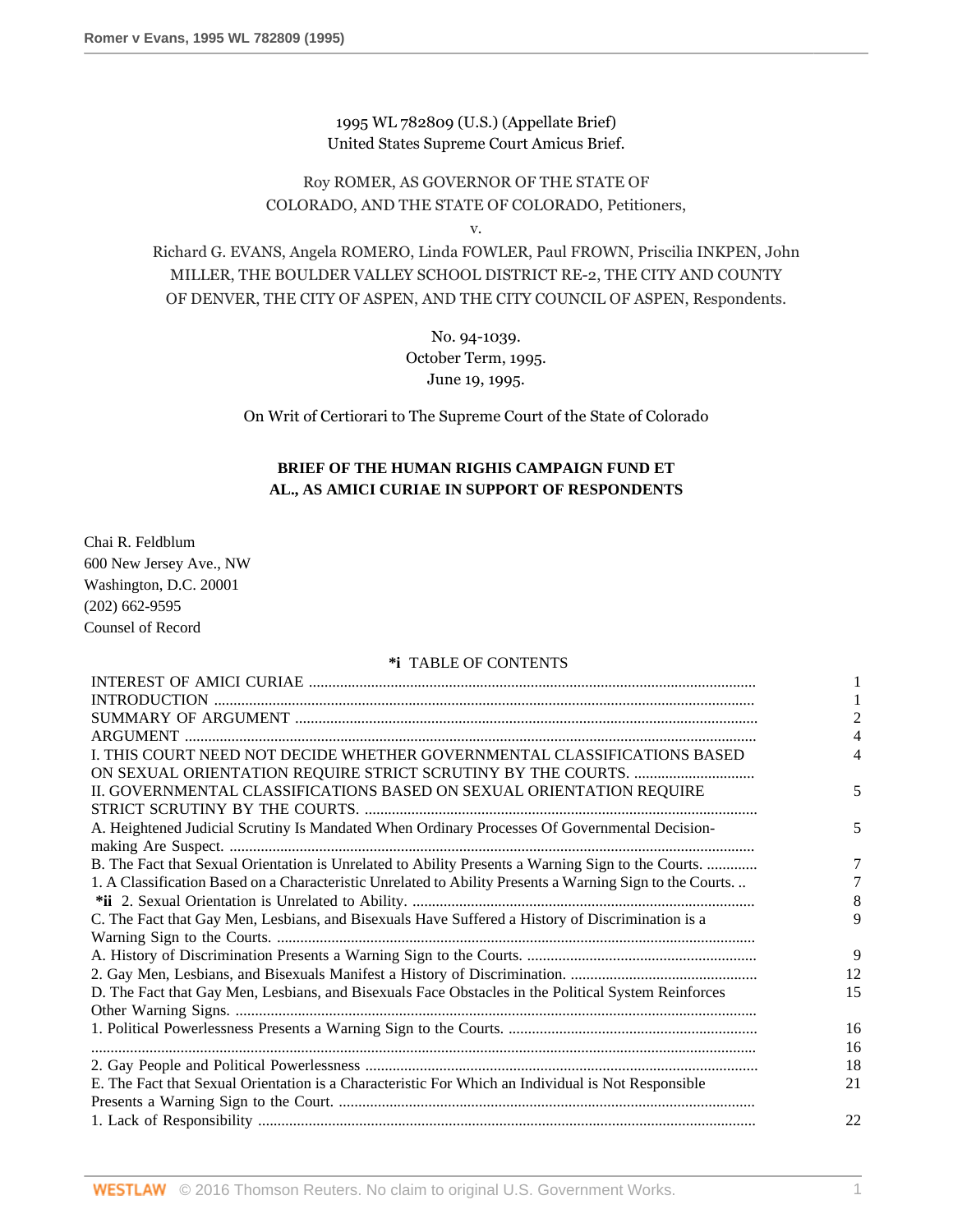|                                                                                                      | 23 |
|------------------------------------------------------------------------------------------------------|----|
| III. BOWERS V. HARDWICK DOES NOT PRECLUDE A FINDING THAT *iii CLASSIFICATIONS                        | 25 |
| DRAWN ON THE BASIS OF SEXUAL ORIENTATION REOUIRE STRICT SCRUTINY.                                    |    |
| A. The Substantive Due Process Issue Decided in Hardwick Does not Decide the Equal Protection Issue. | 26 |
|                                                                                                      | 28 |
|                                                                                                      | 30 |

## **\*iv** TABLE OF AUTHORITIES

| <b>CASES</b>                                                 |                       |
|--------------------------------------------------------------|-----------------------|
|                                                              | 6                     |
| Ben-Shalom v. Marsh, 881 F.2d 454 (7th Cir. 1989), cert.     | 12, 20, 21, 25, 28    |
|                                                              |                       |
|                                                              | 11                    |
|                                                              | 4, 24-26, 28, 30      |
| City of Cleburne v. Cleburne Living Center, Inc., 473 U.S.   | 7, 8, 10, 17, 22      |
|                                                              |                       |
|                                                              | 14                    |
| Equality Found. of Greater Cincinnati v. City of Cincinnati, | 25                    |
| No. 94-3855, 1995 U.S. App. LEXIS 10462 (6th Cir. May        |                       |
|                                                              |                       |
| Evans v. Romer, No. 92-CV7223, 1993 WL 518586, (Colo.        | 20, 21                |
|                                                              |                       |
|                                                              | 16, 17                |
|                                                              | 3, 6-8, 10-12, 16, 22 |
|                                                              | 6, 11                 |
| Harris v. Forklift Systems, Inc., 114 S.Ct. 367 (1993)       | 6                     |
|                                                              | 5                     |
| High Tech Gays v. Defense Indus. Sec. Clearance Office,      | 12, 21, 28            |
|                                                              |                       |
| Hirabayashi v. United States, 320 U.S. 81 (1943)             | 11                    |
|                                                              | 20                    |
|                                                              | 14                    |
| Korematsu v. United States, 323 U.S. 214, 216 (1944)         | 6                     |
|                                                              | 10, 11                |
| Massachusetts Bd. of Retirement v. Murgia, 427 U.S. 307      | 10, 11, 20            |
|                                                              |                       |
|                                                              | 6, 8                  |
| Mississippi Univ. for Women v. Hogan, 458 U.S. 718           | 6                     |
|                                                              |                       |
| Padula v. Webster, 822 F.2d 97 (D.C. Cir. 1987)              | 12, 25, 28            |
|                                                              | 5                     |
|                                                              | 2, 5-8, 10, 22        |
|                                                              | 20                    |
| San Antonio Indep. Sch. Dist. v. Rodriguez, 411 U.S. 1       | 16, 20                |
|                                                              |                       |
| *vi State ex rel. Grant v. Brown, 313 N.E.2d 847 (Ohio       | 14                    |
|                                                              |                       |
| United States v. Carolene Products Co., 304 U.S. 144         | 7                     |
|                                                              |                       |
| Watkins v. U.S. Army, 847 F.2d 1329, 1357 (1988)             | 30                    |
| (Reinhardt, J., dissenting), vacated, 875 F.2d 699 (9th Cir. |                       |
| Watkins v. U.S. Army, 875 F.2d 699 (9th Cir. 1989)           | 23, 27                |
| Weber v. Aetna Casualty & Sur. Co., 406 U.S. 164 (1972)      | 22                    |
| Woodward v. United States, 871 F.2d 1068 (Fed. Cir.          | 21, 25, 28            |
|                                                              |                       |
| CONSTITUTIONS AND STATUTES                                   |                       |
|                                                              | 17                    |
|                                                              |                       |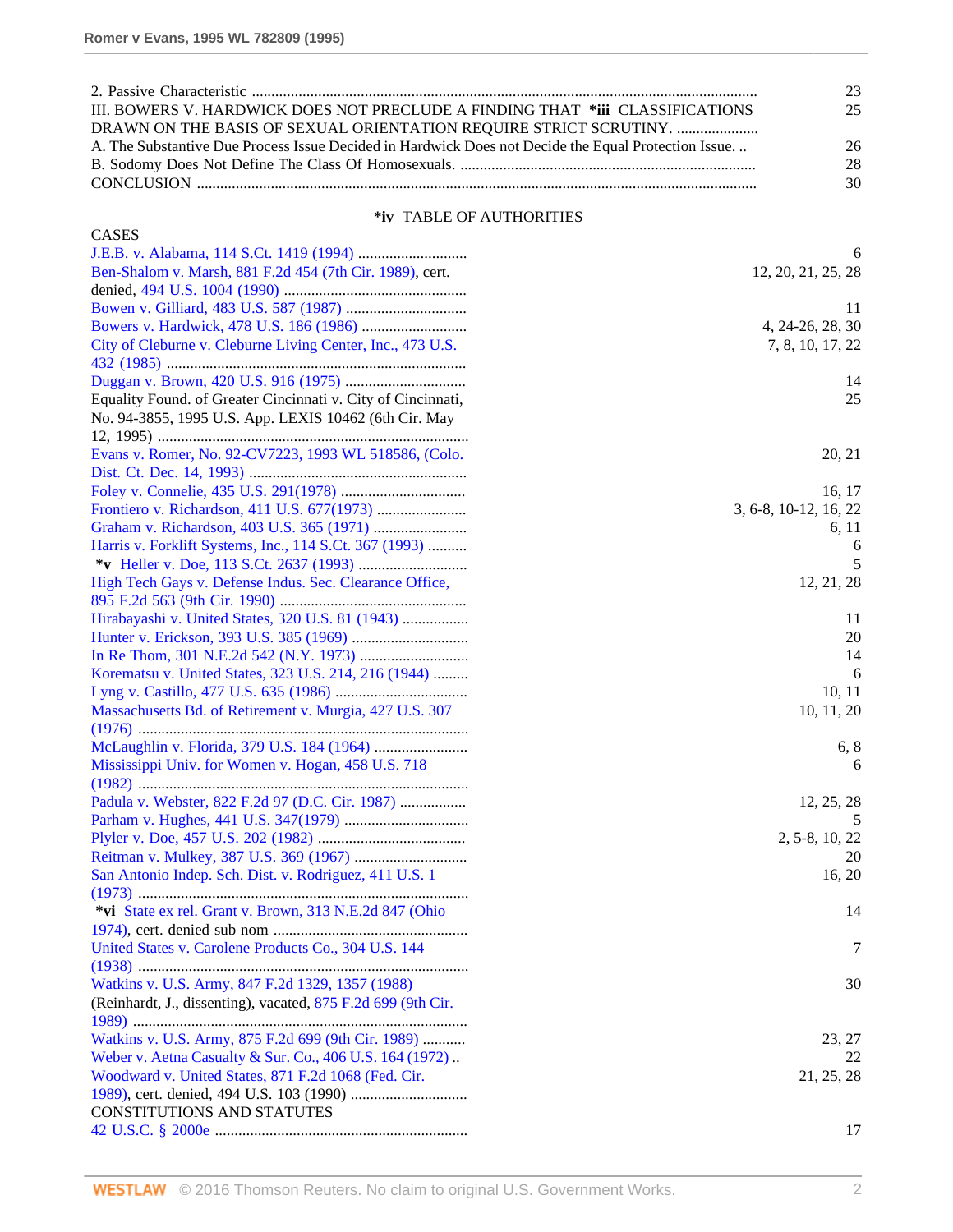|                                                                                                           | 30         |
|-----------------------------------------------------------------------------------------------------------|------------|
|                                                                                                           | 24         |
| <b>OTHER AUTHORITIES</b>                                                                                  |            |
| Gonsiorek, The Empirical Basis for the Demise of the Illness Model of Homosexuality, in Homosexuality:    |            |
| *vii Research Implications for Public Policy 115-136                                                      | 9          |
|                                                                                                           |            |
|                                                                                                           | 19         |
| Law, Homosexuality and the Social Meaning of Gender,                                                      | 12, 13, 15 |
|                                                                                                           |            |
| R. Michael, J. Gagnon, E. Laumann, G. Kolata, Sex in                                                      | 29         |
|                                                                                                           |            |
| Resolution of the American Psychiatric Association, Dec.                                                  | 9          |
|                                                                                                           |            |
| S. Hite, The Hite Report on Male Sexuality 1121 (1981)                                                    | 29         |
| B. Ackerman, Beyond Carolene Products, 98 Harv. L. Rev.                                                   | 18         |
|                                                                                                           |            |
| C. Tavris & S. Sass, The Redbook Report on Female                                                         | 29         |
|                                                                                                           |            |
| Cain, Litigating for Lesbian and Gay Rights: A Legal                                                      | 13         |
|                                                                                                           |            |
| Caplan, A History of the Leadership Conference on Civil                                                   | 17         |
| Rights, in Leadership Conference on Civil Rights 45th                                                     |            |
|                                                                                                           | 19         |
| Dalton, AIDS in Blackface, Daedalus, Summer 1989<br>Developments in the Law -- Sexual Orientation and the | 13         |
| Law, 102 Harv. L. Rev. 1508, 1556 (1989) (footnote                                                        |            |
|                                                                                                           |            |
| *viii Employment Discrimination on the Basis of Sexual                                                    | 14, 15     |
| Orientation: Hearings on S. 2238 Before the Senate                                                        |            |
| Committee on Labor and Human Resources, 103d Cong., 2d                                                    |            |
| Sess. 70 (1994) (statement of Anthony P. Carnevale, Chair,                                                |            |
|                                                                                                           |            |
| Halley, The Politics of the Closet: Towards Equal                                                         | 18, 19     |
| Protection for Gay, Lesbian, and Bisexual Identity, 36                                                    |            |
|                                                                                                           |            |
| Hooker, The Adjustment of the Male Overt Homosexual, 21                                                   | 9          |
|                                                                                                           |            |
| Hunter, Life after Hardwick, 27 Harv, C.R.-C.L. L. Rev.                                                   | 29         |
|                                                                                                           |            |
| J. D'Emilio & E. Freedman, Intimate Matters: A History of                                                 | 12, 13     |
|                                                                                                           |            |
| P. Blumstein & P. Schwartz, American Couples: Money,                                                      | 29         |
|                                                                                                           |            |
| R. Bayer, Homosexuality and the Politics of Diagnosis                                                     | 13         |
|                                                                                                           |            |
| Resolution of the Council of the Representatives of the                                                   | 9          |
| American Psychological Association, 30 Am. Psychologist                                                   |            |
|                                                                                                           |            |
| Sunstein, Sexual Orientation and the Constitution: A Note                                                 | 26         |
| on the Relationship Between Due Process and Equal                                                         |            |
|                                                                                                           |            |

### **\*1 INTEREST OF AMICI CURIAE**

Amici are a variety of organizations from across the country that are deeply concerned about and affected by Colorado's Amendment 2. Amici include several national organizations dedicated to the protection of civil rights, including the Human Rights Campaign Fund, the National Gay and Lesbian Task Force, the National Lesbian and Gay Law Association, the National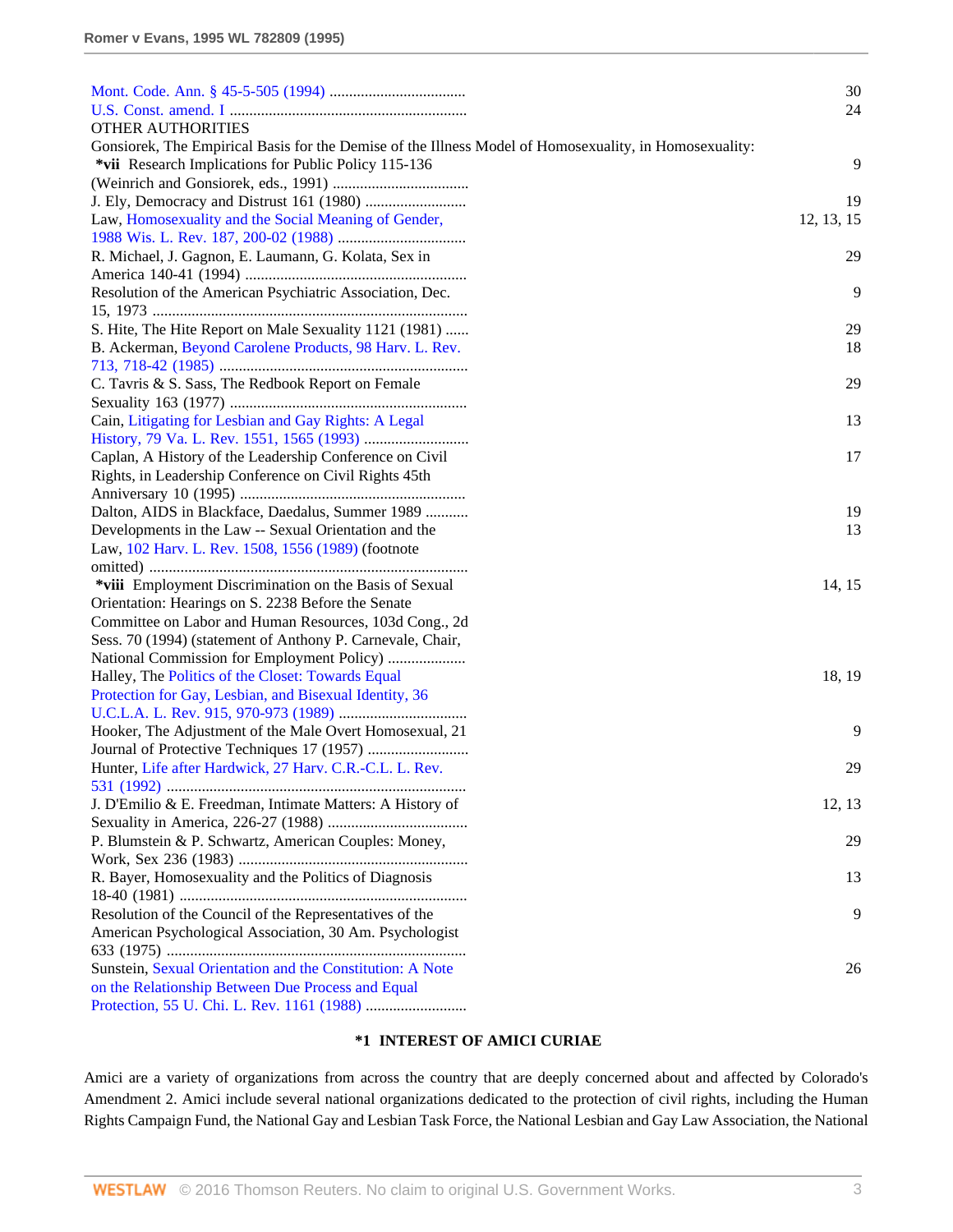Center for Lesbian Rights, the Gay and Lesbian Medical Association, the Union of American Hebrew Congregations, the National Asian Pacific American Legal Consortium, the National Organization for Women and the NOW Legal Defense and Education Fund.

Amici also include state organizations concerned about discrimination, including the Connecticut Women's Education and Legal Fund, Inc., the Gay and Lesbian Law Association of Florida, the Oregon Gay and Lesbian Law Association, Bay Area Lawyers for Individual Freedom, Lawyers for Human Rights - the Lesbian and Gay Bar Association of Los Angeles, Orange County Lawyers for Equality Gay and Lesbian, and the Tom Homann Bar Association of San Diego.

Amici have the consent of the parties to file this brief. Letters of consent have been filed separately in this Court. A complete list of amici and their statements of interest are set forth in Appendix A.

#### **INTRODUCTION**

The people of Colorado have voted to remove from one group of citizens the right to seek anti-discrimination protection through ordinary political means. Petitioners **\*2** claim that such an action violates the Equal Protection Clause only if governmental classifications based on the group's characteristic would otherwise warrant "strict scrutiny." Petitioners misconstrue the principles of the Fourteenth Amendment. Amici submit that this Court should affirm the decision below regardless of the level of scrutiny otherwise applied to governmental classifications based on sexual orientation.

If the Court accepts Petitioners' premise, the decision below should still be affirmed because classifications based on sexual orientation warrant strict scrutiny.

#### SUMMARY OF ARGUMENT

1. The principle of separation of powers requires courts to be deferential to most forms of state action. The Fourteenth Amendment, however, also requires that courts strictly scrutinize certain state actions that may be "inconsistent with elemental constitutional premises." [Plyler v. Doe, 457 U.S. 202, 216 \(1982\).](http://www.westlaw.com/Link/Document/FullText?findType=Y&serNum=1982126797&pubNum=780&originatingDoc=Ie6946d15482f11d9a5bfc0e3c4d1ea15&refType=RP&fi=co_pp_sp_780_216&originationContext=document&vr=3.0&rs=cblt1.0&transitionType=DocumentItem&contextData=(sc.Search)#co_pp_sp_780_216)

2. This Court has never specified an absolute checklist of criteria for heightened judicial review. Rather, the Court has applied strict scrutiny when it has concluded that ordinary processes of governmental decision-making with regard to a classification are not working properly. This Court has identified various warning signs that indicate governmental processes are suspect. A number of these warning signs are present in the case of classifications based on sexual orientation and indicate that strict scrutiny is warranted.

4. A key warning sign is that a governmental **\*3** classification is based on a characteristic that bears "no relation to the individual's ability to participate in and contribute to society." [Frontiero v. Richardson, 411 U.S. 677, 686 \(1973\)](http://www.westlaw.com/Link/Document/FullText?findType=Y&serNum=1973126388&pubNum=780&originatingDoc=Ie6946d15482f11d9a5bfc0e3c4d1ea15&refType=RP&fi=co_pp_sp_780_686&originationContext=document&vr=3.0&rs=cblt1.0&transitionType=DocumentItem&contextData=(sc.Search)#co_pp_sp_780_686) (plurality opinion). An individual's sexual orientation -- be it homosexual, heterosexual, or bisexual -- is irrelevant to that person's ability to perform and contribute to society.

5. A second warning sign is a history of intentional discrimination against the group targeted by the governmental classification. Gay men and lesbians, like women and like racial and ethnic minorities, have experienced extreme and blatant discrimination, followed by a more recent history of sometimes subtle, sometimes overt discrimination.

6. A third warning sign is political powerlessness on the part of the group targeted by the governmental classification. This sign tends to be most relevant when the group is effectively shut out completely from the political process. However, the fact that a group faces ongoing obstacles in the political system, as gay men and lesbians do, reinforces the warning signs noted above.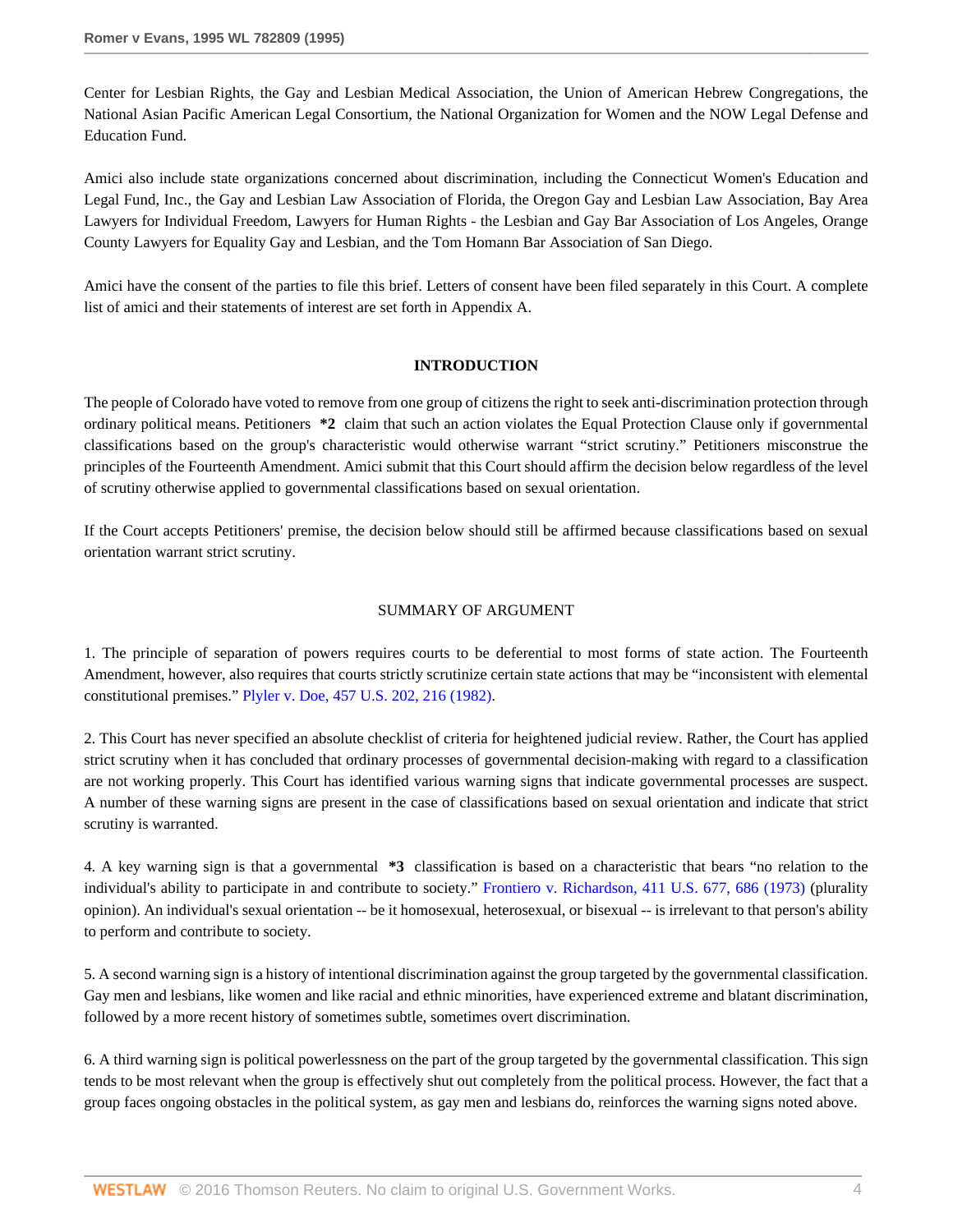7. A fourth warning sign is the immutability of the characteristic targeted by the governmental classification. One meaning of immutability revolves around the concept of lack of responsibility in acquiring the characteristic at issue. This meaning of immutability is an appropriate warning sign and sexual orientation is an example of this type of immutable characteristic. The second meaning of immutability pertains to a "passive" characteristic that has no behavioral aspects. This meaning stems from an ex ante analysis of classifications that have warranted strict scrutiny and is not a warning sign for strict scrutiny.

**\*4** 8. This Court's opinion in [Bowers v. Hardwick, 478 U.S. 186 \(1986\)](http://www.westlaw.com/Link/Document/FullText?findType=Y&serNum=1986133440&pubNum=780&originatingDoc=Ie6946d15482f11d9a5bfc0e3c4d1ea15&refType=RP&originationContext=document&vr=3.0&rs=cblt1.0&transitionType=DocumentItem&contextData=(sc.Search)) does not preclude the conclusion that classifications based on sexual orientation warrant strict scrutiny. While there is no substantive due process right to engage in homosexual sodomy, that does not mean that invidious discrimination against gay people is not a violation of the Equal Protection Clause. Moreover, since sodomy does not define the class of homosexuals, there is nothing in the logic of the Hardwick decision that makes strict scrutiny for gay people incongruous.

#### **ARGUMENT**

## **I. THIS COURT NEED NOT DECIDE WHETHER GOVERNMENTAL CLASSIFICATIONS BASED ON SEXUAL ORIENTATION REQUIRE STRICT SCRUTINY BY THE COURTS.**

Respondents have presented two arguments to this Court -- first, that Amendment 2 burdens a fundamental right to participate in the political process and fails constitutional muster under a standard of strict scrutiny; and second, that Amendment 2 fails constitutional muster even if scrutinized under a lenient "rational review" standard.

Petitioners argue that this Court may subject Amendment 2 to strict scrutiny only if classifications based on sexual orientation receive the same level of scrutiny as classifications based on race. Pets. Brief at 18-24. Amici disagree and believe Petitioners have misconstrued the principles of the Fourteenth Amendment and relevant precedent. See generally Amicus Brief of the Colorado Bar Association et al.

<span id="page-4-0"></span>**\*5** Even if this Court accepts Petitioners' premise, it should affirm the decision below because classifications based on sexual orientation warrant strict scrutiny by the courts. [1](#page-15-0)

## **II. GOVERNMENTAL CLASSIFICATIONS BASED ON SEXUAL ORIENTATION REQUIRE STRICT SCRUTINY BY THE COURTS.**

## **A. Heightened Judicial Scrutiny Is Mandated When Ordinary Processes Of Governmental Decision-making Are Suspect.**

The Equal Protection Clause of the Fourteenth Amendment requires that "all persons similarly circumstanced shall be treated alike." [Plyler v. Doe, 457 U.S. 202, 216 \(1982\).](http://www.westlaw.com/Link/Document/FullText?findType=Y&serNum=1982126797&pubNum=780&originatingDoc=Ie6946d15482f11d9a5bfc0e3c4d1ea15&refType=RP&fi=co_pp_sp_780_216&originationContext=document&vr=3.0&rs=cblt1.0&transitionType=DocumentItem&contextData=(sc.Search)#co_pp_sp_780_216) But "the initial discretion to determine what is 'different' and what is the 'same' resides in the legislatures of the States." Id. Legislatures establish classifications in numerous contexts and must have substantial latitude to decide what classifications meet the needs of society. See [Parham v. Hughes, 441 U.S. 347, 351 \(1979\)](http://www.westlaw.com/Link/Document/FullText?findType=Y&serNum=1979135100&pubNum=780&originatingDoc=Ie6946d15482f11d9a5bfc0e3c4d1ea15&refType=RP&fi=co_pp_sp_780_351&originationContext=document&vr=3.0&rs=cblt1.0&transitionType=DocumentItem&contextData=(sc.Search)#co_pp_sp_780_351). Respectful of the separation of powers inherent in our system, courts are appropriately deferential to most forms of state action, requiring simply that there be a "rational relationship between the disparity of treatment and some legitimate government purpose." [Heller](http://www.westlaw.com/Link/Document/FullText?findType=Y&serNum=1993129064&pubNum=708&originatingDoc=Ie6946d15482f11d9a5bfc0e3c4d1ea15&refType=RP&fi=co_pp_sp_708_2642&originationContext=document&vr=3.0&rs=cblt1.0&transitionType=DocumentItem&contextData=(sc.Search)#co_pp_sp_708_2642) [v. Doe, 113 S.Ct. 2637, 2642 \(1993\).](http://www.westlaw.com/Link/Document/FullText?findType=Y&serNum=1993129064&pubNum=708&originatingDoc=Ie6946d15482f11d9a5bfc0e3c4d1ea15&refType=RP&fi=co_pp_sp_708_2642&originationContext=document&vr=3.0&rs=cblt1.0&transitionType=DocumentItem&contextData=(sc.Search)#co_pp_sp_708_2642)

The Fourteenth Amendment, however, requires that **\*6** courts not treat every classification so deferentially. "The Equal Protection Clause was intended as a restriction on state legislative action inconsistent with elemental constitutional premises." [Plyler, 457 U.S. at 216.](http://www.westlaw.com/Link/Document/FullText?findType=Y&serNum=1982126797&pubNum=780&originatingDoc=Ie6946d15482f11d9a5bfc0e3c4d1ea15&refType=RP&fi=co_pp_sp_780_216&originationContext=document&vr=3.0&rs=cblt1.0&transitionType=DocumentItem&contextData=(sc.Search)#co_pp_sp_780_216) Thus, in limited circumstances, the Fourteenth Amendment requires that courts affirmatively intervene by scrutinizing certain governmental actions more closely. The issue this brief addresses is how courts know when to undertake this more rigorous review of governmental line-drawing.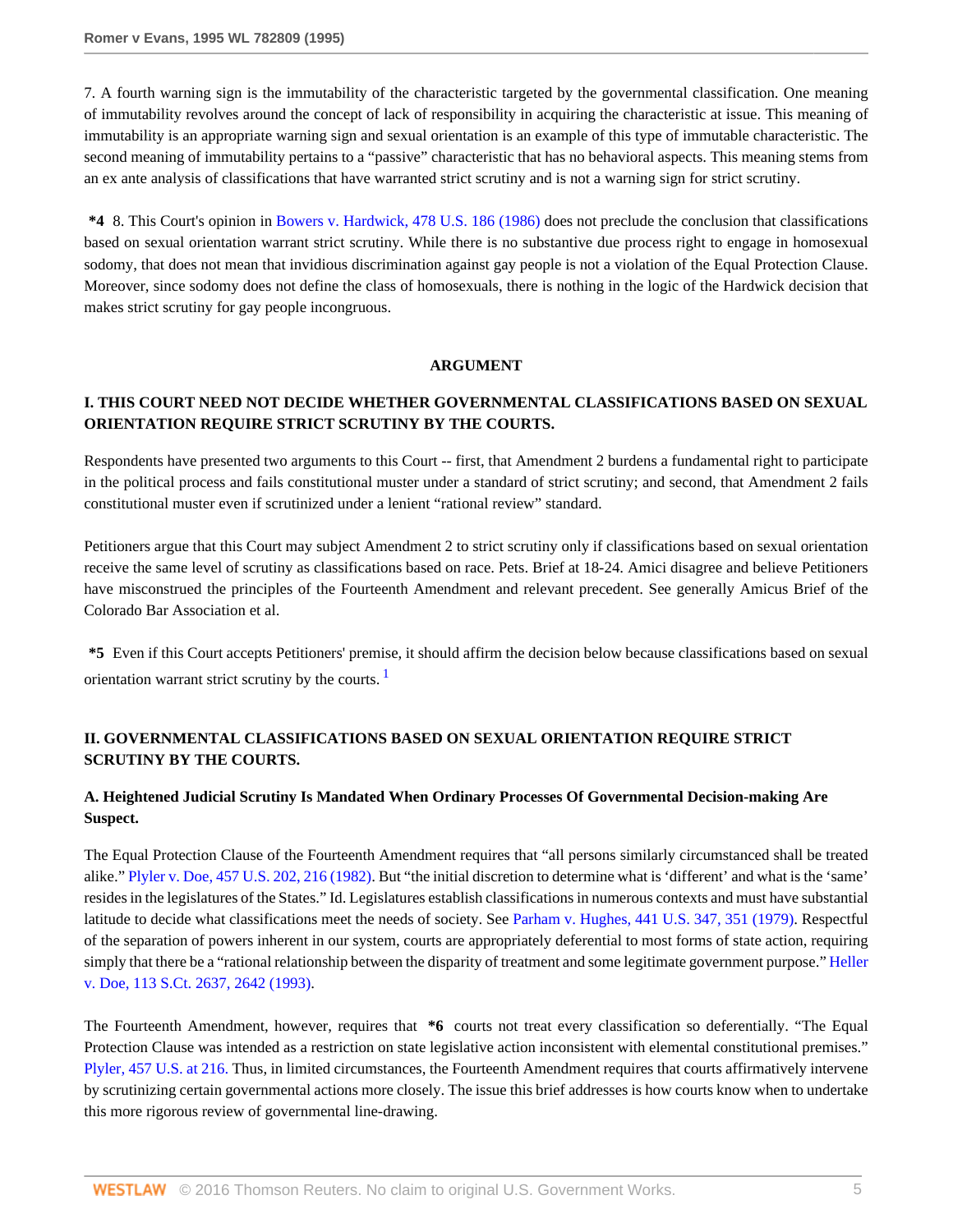This Court has not specified a checklist of criteria that must always be met in order to warrant heightened scrutiny. Rather, the Court has identified indicia of suspectness as Fourteenth Amendment jurisprudence has evolved. See [Korematsu v. United](http://www.westlaw.com/Link/Document/FullText?findType=Y&serNum=1944118365&pubNum=780&originatingDoc=Ie6946d15482f11d9a5bfc0e3c4d1ea15&refType=RP&fi=co_pp_sp_780_216&originationContext=document&vr=3.0&rs=cblt1.0&transitionType=DocumentItem&contextData=(sc.Search)#co_pp_sp_780_216) [States, 323 U.S. 214, 216 \(1944\)](http://www.westlaw.com/Link/Document/FullText?findType=Y&serNum=1944118365&pubNum=780&originatingDoc=Ie6946d15482f11d9a5bfc0e3c4d1ea15&refType=RP&fi=co_pp_sp_780_216&originationContext=document&vr=3.0&rs=cblt1.0&transitionType=DocumentItem&contextData=(sc.Search)#co_pp_sp_780_216), ("i) t should be noted, to begin with, that all legal restrictions which curtail the civil rights of a single racial group are immediately suspect"); [McLaughlin v. Florida, 379 U.S. 184, 192 \(1964\)](http://www.westlaw.com/Link/Document/FullText?findType=Y&serNum=1964124890&pubNum=780&originatingDoc=Ie6946d15482f11d9a5bfc0e3c4d1ea15&refType=RP&fi=co_pp_sp_780_192&originationContext=document&vr=3.0&rs=cblt1.0&transitionType=DocumentItem&contextData=(sc.Search)#co_pp_sp_780_192) (because central purpose of the Fourteenth Amendment was to eradicate governmental racial discrimination, such classifications are strictly scrutinized); [Graham v. Richardson, 403 U.S. 365, 371-72 \(1971\)](http://www.westlaw.com/Link/Document/FullText?findType=Y&serNum=1971127095&pubNum=780&originatingDoc=Ie6946d15482f11d9a5bfc0e3c4d1ea15&refType=RP&fi=co_pp_sp_780_371&originationContext=document&vr=3.0&rs=cblt1.0&transitionType=DocumentItem&contextData=(sc.Search)#co_pp_sp_780_371)"([a]liens as a class are a "prime example of a 'discrete and insular' minority" for whom heightened scrutiny is appropriate); [Frontiero v. Richardson, 411 U.S. 677, 688 \(1973\)](http://www.westlaw.com/Link/Document/FullText?findType=Y&serNum=1973126388&pubNum=780&originatingDoc=Ie6946d15482f11d9a5bfc0e3c4d1ea15&refType=RP&fi=co_pp_sp_780_688&originationContext=document&vr=3.0&rs=cblt1.0&transitionType=DocumentItem&contextData=(sc.Search)#co_pp_sp_780_688) (plurality) (history of discrimination against women based on a characteristic that has no relevance to ability demands strict scrutiny of gender-based classifications)<sup>[2](#page-15-1)</sup>

<span id="page-5-0"></span>**\*7** At bottom, this Court has applied strict scrutiny when it has concluded that the ordinary processes of governmental decisionmaking with regard to a classification are not working properly, such that separation of powers requires judicial intervention. See [United States v. Carolene Products Co., 304 U.S. 144, 152-53 n.4 \(1938\).](http://www.westlaw.com/Link/Document/FullText?findType=Y&serNum=1938122797&pubNum=780&originatingDoc=Ie6946d15482f11d9a5bfc0e3c4d1ea15&refType=RP&fi=co_pp_sp_780_152&originationContext=document&vr=3.0&rs=cblt1.0&transitionType=DocumentItem&contextData=(sc.Search)#co_pp_sp_780_152) In [Plyler v. Doe, 457 U.S. 202, 216 \(1982\),](http://www.westlaw.com/Link/Document/FullText?findType=Y&serNum=1982126797&pubNum=780&originatingDoc=Ie6946d15482f11d9a5bfc0e3c4d1ea15&refType=RP&fi=co_pp_sp_780_216&originationContext=document&vr=3.0&rs=cblt1.0&transitionType=DocumentItem&contextData=(sc.Search)#co_pp_sp_780_216) and in [City of Cleburne v. Cleburne Living Center, Inc., 473 U.S. 432, 440 \(1985\)](http://www.westlaw.com/Link/Document/FullText?findType=Y&serNum=1985133474&pubNum=780&originatingDoc=Ie6946d15482f11d9a5bfc0e3c4d1ea15&refType=RP&fi=co_pp_sp_780_440&originationContext=document&vr=3.0&rs=cblt1.0&transitionType=DocumentItem&contextData=(sc.Search)#co_pp_sp_780_440), two cases in which the Court declined to extend heightened scrutiny to a challenged classification, the Court identified various "red flags," or warning signs, that indicate a valid concern with governmental processes is present.

### **B. The Fact that Sexual Orientation is Unrelated to Ability Presents a Warning Sign to the Courts.**

### **1. A Classification Based on a Characteristic Unrelated to Ability Presents a Warning Sign to the Courts.**

One warning sign this Court has identified is that the classification is based on a characteristic that bears "no relation to ability to perform or contribute to society." [Frontiero v. Richardson, 411 U.S. 677, 686 \(1973\)](http://www.westlaw.com/Link/Document/FullText?findType=Y&serNum=1973126388&pubNum=780&originatingDoc=Ie6946d15482f11d9a5bfc0e3c4d1ea15&refType=RP&fi=co_pp_sp_780_686&originationContext=document&vr=3.0&rs=cblt1.0&transitionType=DocumentItem&contextData=(sc.Search)#co_pp_sp_780_686) (plurality opinion); [City of Cleburne v.](http://www.westlaw.com/Link/Document/FullText?findType=Y&serNum=1985133474&pubNum=780&originatingDoc=Ie6946d15482f11d9a5bfc0e3c4d1ea15&refType=RP&fi=co_pp_sp_780_440&originationContext=document&vr=3.0&rs=cblt1.0&transitionType=DocumentItem&contextData=(sc.Search)#co_pp_sp_780_440) [Cleburne Living Center, 473 U.S. 432, 440-41 \(1985\)](http://www.westlaw.com/Link/Document/FullText?findType=Y&serNum=1985133474&pubNum=780&originatingDoc=Ie6946d15482f11d9a5bfc0e3c4d1ea15&refType=RP&fi=co_pp_sp_780_440&originationContext=document&vr=3.0&rs=cblt1.0&transitionType=DocumentItem&contextData=(sc.Search)#co_pp_sp_780_440). When a characteristic is irrelevant to an individual's ability to perform or participate in society, a classification based on that characteristic is unlikely to be relevant to the achievement of any legitimate state interest. Rather, laws based on such characteristics "are deemed to reflect **\*8** prejudice and antipathy--a view that those in the burdened class are not as worthy or deserving as others." [Cleburne, 473 U.S. at 440.](http://www.westlaw.com/Link/Document/FullText?findType=Y&serNum=1985133474&pubNum=780&originatingDoc=Ie6946d15482f11d9a5bfc0e3c4d1ea15&refType=RP&fi=co_pp_sp_780_440&originationContext=document&vr=3.0&rs=cblt1.0&transitionType=DocumentItem&contextData=(sc.Search)#co_pp_sp_780_440) Laws based on such characteristics may also, as gender-based classifications often do, "reflect outmoded notions of the relative capabilities" of those who hold such characteristics. Id. at 44 (citing Frontiero). In either case, the courts have reason to be concerned that the classification is not the result of "legislative rationality in pursuit of some legitimate objective," but rather, a reflection of "deep-seated prejudice." [Plyler v. Doe, 457 U.S. 202, 216 n.14 \(1982\).](http://www.westlaw.com/Link/Document/FullText?findType=Y&serNum=1982126797&pubNum=780&originatingDoc=Ie6946d15482f11d9a5bfc0e3c4d1ea15&refType=RP&fi=co_pp_sp_780_216&originationContext=document&vr=3.0&rs=cblt1.0&transitionType=DocumentItem&contextData=(sc.Search)#co_pp_sp_780_216)

Thus, in Cleburne, classifications based on mental retardation were not subject to strict scrutiny. "[I]t is undeniable, and it is not argued otherwise here, that those who are mentally retarded have a reduced ability to cope with and function in the every day world." [473 U.S. at 442.](http://www.westlaw.com/Link/Document/FullText?findType=Y&serNum=1985133474&pubNum=780&originatingDoc=Ie6946d15482f11d9a5bfc0e3c4d1ea15&refType=RP&fi=co_pp_sp_780_442&originationContext=document&vr=3.0&rs=cblt1.0&transitionType=DocumentItem&contextData=(sc.Search)#co_pp_sp_780_442) Because mental retardation was a characteristic that affected an individual's ability to participate effectively in society, the Court had a basis for presuming that the State had a legitimate interest in passing laws that specifically classified on the basis of mental retardation. [Id. at 442-43.](http://www.westlaw.com/Link/Document/FullText?findType=Y&serNum=1985133474&originatingDoc=Ie6946d15482f11d9a5bfc0e3c4d1ea15&refType=RP&originationContext=document&vr=3.0&rs=cblt1.0&transitionType=DocumentItem&contextData=(sc.Search))

By contrast, it was apparently understood by the courts that characteristics such as race and ethnicity were not relevant to an individual's ability to perform in society. The Court's comment in [McLaughlin v. Florida, 379 U.S. 184, 192 \(1964\),](http://www.westlaw.com/Link/Document/FullText?findType=Y&serNum=1964124890&pubNum=780&originatingDoc=Ie6946d15482f11d9a5bfc0e3c4d1ea15&refType=RP&fi=co_pp_sp_780_192&originationContext=document&vr=3.0&rs=cblt1.0&transitionType=DocumentItem&contextData=(sc.Search)#co_pp_sp_780_192) that racial classifications are "in most circumstances irrelevant" to any acceptable legislative purpose reflects this understanding. And the Court explicitly noted that gender "frequently bears no relation to ability to perform or contribute," [Frontiero, 411 U.S. at 686,](http://www.westlaw.com/Link/Document/FullText?findType=Y&serNum=1973126388&pubNum=780&originatingDoc=Ie6946d15482f11d9a5bfc0e3c4d1ea15&refType=RP&fi=co_pp_sp_780_686&originationContext=document&vr=3.0&rs=cblt1.0&transitionType=DocumentItem&contextData=(sc.Search)#co_pp_sp_780_686) thus justifying for the plurality in that case strict scrutiny for gender-based classifications.

### **\*9 2. Sexual Orientation is Unrelated to Ability.**

An individual's sexual orientation -- be it homosexual, heterosexual, or bisexual -- is irrelevant to that person's ability to perform and contribute to society. The once prevalent view that homosexuality was a form of mental illness has long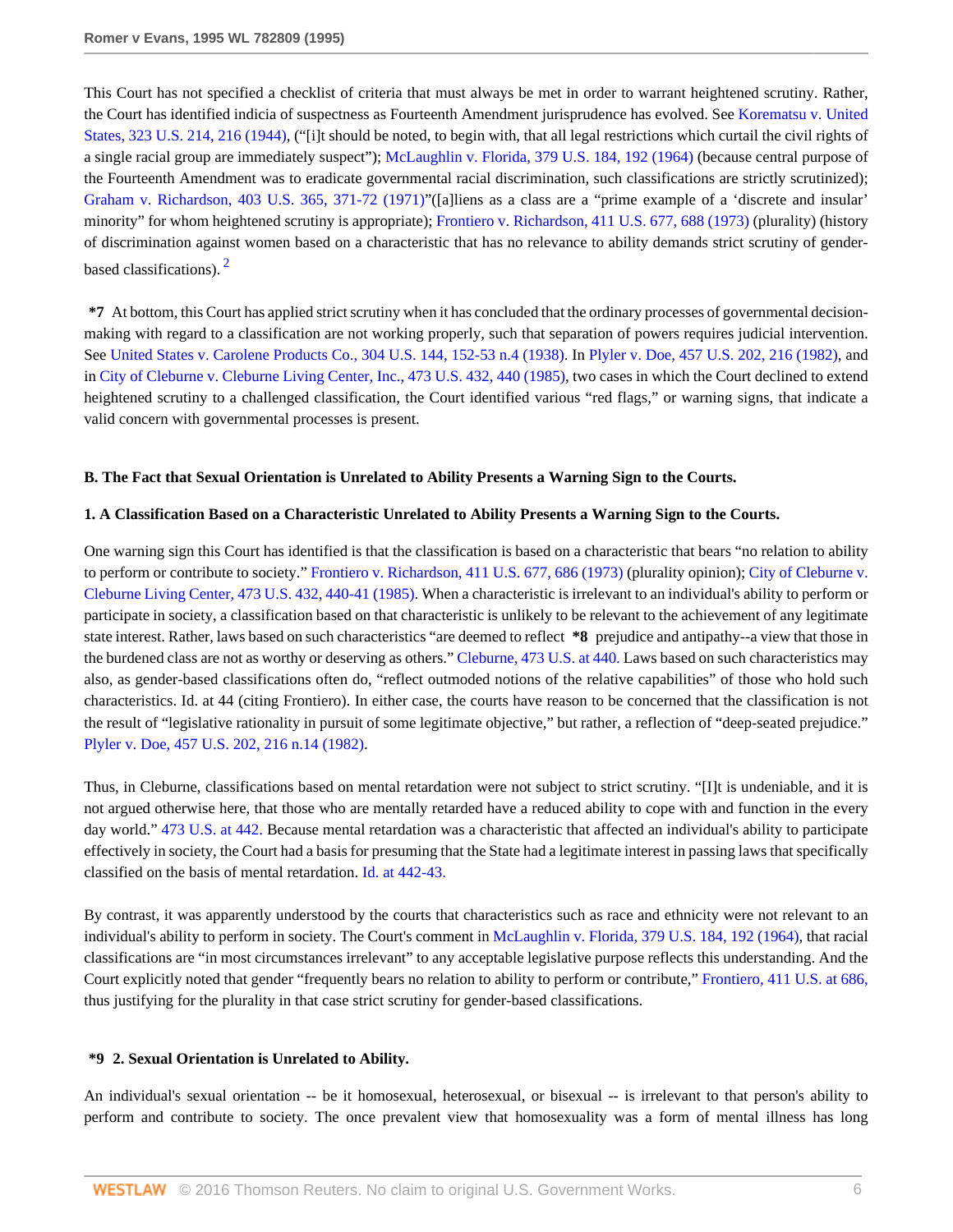been rejected by the medical and scientific communities. See Hooker, The Adjustment of the Male Overt Homosexual, 21 Journal of Protective Techniques 17 (1957); Gonsiorek. The Empirical Basis for the Demise of the Illness Model of Homosexuality, in Homosexuality: Research Implications for Public Policy 115-136 (Weinrich and Gonsiorek, eds., 1991). The American Psychological Association and the American Psychiatric Association have affirmed for more than two decades that "homosexuality per se implies no impairment in judgment, stability, reliability, or general social or vocational capabilities." Resolution of the American Psychiatric Association, Dec. 15, 1973; Resolution of the Council of the Representatives of the American Psychological Association, 30 Am. Psychologist 633 (1975).

The simple truth is that gay people demonstrate the same range of abilities as do heterosexual people: some are intellectually gifted, while some are not; some are strong, while others are weak; some are mentally or physically disabled, but most are not. The constant factor is that a person's sexual orientation is not the determinative element in any of these abilities.

## **C. The Fact that Gay Men, Lesbians, and Bisexuals Have Suffered a History of Discrimination is a Warning Sign to the Courts.**

#### **\*10 A. History of Discrimination Presents a Warning Sign to the Courts.**

A second warning sign noted by this Court is a history of intentional discrimination against the targeted group. See [Massachusetts Bd. of Retirement v. Murgia, 427 U.S. 307, 313 \(1976\)](http://www.westlaw.com/Link/Document/FullText?findType=Y&serNum=1976142431&pubNum=780&originatingDoc=Ie6946d15482f11d9a5bfc0e3c4d1ea15&refType=RP&fi=co_pp_sp_780_313&originationContext=document&vr=3.0&rs=cblt1.0&transitionType=DocumentItem&contextData=(sc.Search)#co_pp_sp_780_313); [Frontiero, 411 U.S. at 684.](http://www.westlaw.com/Link/Document/FullText?findType=Y&serNum=1973126388&pubNum=780&originatingDoc=Ie6946d15482f11d9a5bfc0e3c4d1ea15&refType=RP&fi=co_pp_sp_780_684&originationContext=document&vr=3.0&rs=cblt1.0&transitionType=DocumentItem&contextData=(sc.Search)#co_pp_sp_780_684) A history that provides evidence of antipathy towards a group, or of stereotypical views of a group, provides the courts with another red flag that the ordinary processes of governmental decisionmaking may be suspect with regard to the classification at issue. See [Plyler, 457](http://www.westlaw.com/Link/Document/FullText?findType=Y&serNum=1982126797&pubNum=780&originatingDoc=Ie6946d15482f11d9a5bfc0e3c4d1ea15&refType=RP&fi=co_pp_sp_780_217&originationContext=document&vr=3.0&rs=cblt1.0&transitionType=DocumentItem&contextData=(sc.Search)#co_pp_sp_780_217) [U.S. at 217 n.14;](http://www.westlaw.com/Link/Document/FullText?findType=Y&serNum=1982126797&pubNum=780&originatingDoc=Ie6946d15482f11d9a5bfc0e3c4d1ea15&refType=RP&fi=co_pp_sp_780_217&originationContext=document&vr=3.0&rs=cblt1.0&transitionType=DocumentItem&contextData=(sc.Search)#co_pp_sp_780_217) [Cleburne, 473 U.S. at 443;](http://www.westlaw.com/Link/Document/FullText?findType=Y&serNum=1985133474&pubNum=780&originatingDoc=Ie6946d15482f11d9a5bfc0e3c4d1ea15&refType=RP&fi=co_pp_sp_780_443&originationContext=document&vr=3.0&rs=cblt1.0&transitionType=DocumentItem&contextData=(sc.Search)#co_pp_sp_780_443) [Lyng v. Castillo, 477 U.S. 635, 638 \(1986\)](http://www.westlaw.com/Link/Document/FullText?findType=Y&serNum=1986133081&pubNum=780&originatingDoc=Ie6946d15482f11d9a5bfc0e3c4d1ea15&refType=RP&fi=co_pp_sp_780_638&originationContext=document&vr=3.0&rs=cblt1.0&transitionType=DocumentItem&contextData=(sc.Search)#co_pp_sp_780_638).

For example, this Court's assumption in Cleburne that classifications based on mental retardation were not the result of political decisionmaking gone awry was buttressed by the Court's assessment of recent federal and state actions. The Court noted that "the distinctive legislative response, both national and state, to the plight of those who are mentally retarded, demonstrates ... that the lawmakers have been addressing their difficulties in a manner that belies a continuing antipathy or prejudice and a corresponding need for more intrusive oversight by the judiciary." [473 U.S. at 443](http://www.westlaw.com/Link/Document/FullText?findType=Y&serNum=1985133474&pubNum=780&originatingDoc=Ie6946d15482f11d9a5bfc0e3c4d1ea15&refType=RP&fi=co_pp_sp_780_443&originationContext=document&vr=3.0&rs=cblt1.0&transitionType=DocumentItem&contextData=(sc.Search)#co_pp_sp_780_443).

Similarly, in Murgia, the Court declined to subject a law mandating retirement for state police over the age of 50 to strict scrutiny. The Court noted that the elderly "have not experienced a 'history of purposeful unequal treatment' or been subjected to unique disabilities on the basis of stereotyped characteristics not truly indicative of their abilities." [427 U.S. at 313.](http://www.westlaw.com/Link/Document/FullText?findType=Y&serNum=1976142431&pubNum=780&originatingDoc=Ie6946d15482f11d9a5bfc0e3c4d1ea15&refType=RP&fi=co_pp_sp_780_313&originationContext=document&vr=3.0&rs=cblt1.0&transitionType=DocumentItem&contextData=(sc.Search)#co_pp_sp_780_313) And when the Court was faced with the claim that nuclear families, made up of  $*11$  parents, children, and siblings, should receive heightened scrutiny, the Court gave that claim short shrift -- partly because of the lack of any history of discrimination or antipathy against the group at issue. [Lyng, 477 U.S. at 638;](http://www.westlaw.com/Link/Document/FullText?findType=Y&serNum=1986133081&pubNum=780&originatingDoc=Ie6946d15482f11d9a5bfc0e3c4d1ea15&refType=RP&fi=co_pp_sp_780_638&originationContext=document&vr=3.0&rs=cblt1.0&transitionType=DocumentItem&contextData=(sc.Search)#co_pp_sp_780_638) [Bowen v. Gilliard, 483 U.S. 587, 602-03 \(1987\).](http://www.westlaw.com/Link/Document/FullText?findType=Y&serNum=1987079682&pubNum=780&originatingDoc=Ie6946d15482f11d9a5bfc0e3c4d1ea15&refType=RP&fi=co_pp_sp_780_602&originationContext=document&vr=3.0&rs=cblt1.0&transitionType=DocumentItem&contextData=(sc.Search)#co_pp_sp_780_602)

As a practical matter, the classification must target a characteristic that renders a person vulnerable to discrimination -- either a characteristic that is generally superficially evident and immediately renders the individual vulnerable to discrimination (e.g., gender, race, and some ethnicities), or a characteristic that may be disclosed and subsequently renders the individual vulnerable to discrimination (e.g., alienage, illegitimacy, religion and some ethnicities and races). The Court's sporadic comments describing characteristics of vulnerable groups as "obvious" or "distinguishing," see, e.g., [Murgia, 427 U.S. at](http://www.westlaw.com/Link/Document/FullText?findType=Y&serNum=1976142431&pubNum=780&originatingDoc=Ie6946d15482f11d9a5bfc0e3c4d1ea15&refType=RP&fi=co_pp_sp_780_313&originationContext=document&vr=3.0&rs=cblt1.0&transitionType=DocumentItem&contextData=(sc.Search)#co_pp_sp_780_313) [313-14;](http://www.westlaw.com/Link/Document/FullText?findType=Y&serNum=1976142431&pubNum=780&originatingDoc=Ie6946d15482f11d9a5bfc0e3c4d1ea15&refType=RP&fi=co_pp_sp_780_313&originationContext=document&vr=3.0&rs=cblt1.0&transitionType=DocumentItem&contextData=(sc.Search)#co_pp_sp_780_313) [Lyng, 477 U.S. at 638](http://www.westlaw.com/Link/Document/FullText?findType=Y&serNum=1986133081&pubNum=780&originatingDoc=Ie6946d15482f11d9a5bfc0e3c4d1ea15&refType=RP&fi=co_pp_sp_780_638&originationContext=document&vr=3.0&rs=cblt1.0&transitionType=DocumentItem&contextData=(sc.Search)#co_pp_sp_780_638) (quoting Murgia), relate to this practical requirement.

As with other warning signs, a history of discrimination is simply one of the red flags designed to alert the Court to the possibility that the processes of state decisionmaking may be suspect. With regard to some classifications, the history of discrimination may have been obvious to the Court and so did not require explicit discussion. See, e.g., [Hirabayashi v. United States, 320 U.S.](http://www.westlaw.com/Link/Document/FullText?findType=Y&serNum=1943117918&pubNum=780&originatingDoc=Ie6946d15482f11d9a5bfc0e3c4d1ea15&refType=RP&originationContext=document&vr=3.0&rs=cblt1.0&transitionType=DocumentItem&contextData=(sc.Search)) [81 \(1943\)](http://www.westlaw.com/Link/Document/FullText?findType=Y&serNum=1943117918&pubNum=780&originatingDoc=Ie6946d15482f11d9a5bfc0e3c4d1ea15&refType=RP&originationContext=document&vr=3.0&rs=cblt1.0&transitionType=DocumentItem&contextData=(sc.Search)) (ethnicity); [Graham v. Richardson, 403 U.S. 365 \(1971\)](http://www.westlaw.com/Link/Document/FullText?findType=Y&serNum=1971127095&pubNum=780&originatingDoc=Ie6946d15482f11d9a5bfc0e3c4d1ea15&refType=RP&originationContext=document&vr=3.0&rs=cblt1.0&transitionType=DocumentItem&contextData=(sc.Search)) (alienage). In [Frontiero, 411 U.S. at 685,](http://www.westlaw.com/Link/Document/FullText?findType=Y&serNum=1973126388&pubNum=780&originatingDoc=Ie6946d15482f11d9a5bfc0e3c4d1ea15&refType=RP&fi=co_pp_sp_780_685&originationContext=document&vr=3.0&rs=cblt1.0&transitionType=DocumentItem&contextData=(sc.Search)#co_pp_sp_780_685) by contrast, the Court reviewed at length the "gross, stereotyped distinctions between the sexes" and blatant discrimination against women that existed throughout much of the 19th century. The Court observed that while "the position of women in America has improved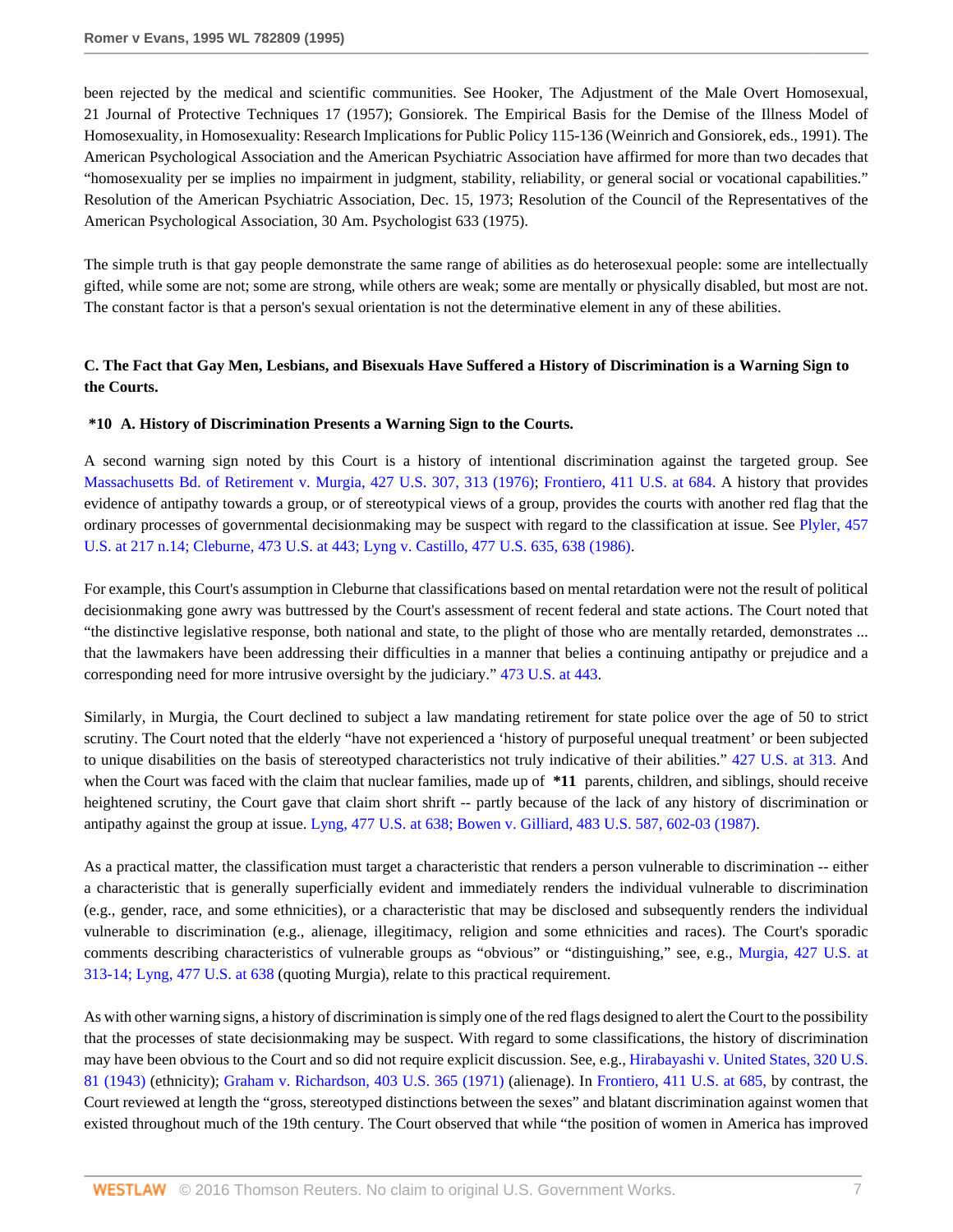markedly in recent decades ... women still face pervasive, although at **\*12** times more subtle, discrimination in our educational institutions, in the job market and, perhaps most conspicuously, in the political arena." [Id. at 685-86](http://www.westlaw.com/Link/Document/FullText?findType=Y&serNum=1973126388&originatingDoc=Ie6946d15482f11d9a5bfc0e3c4d1ea15&refType=RP&originationContext=document&vr=3.0&rs=cblt1.0&transitionType=DocumentItem&contextData=(sc.Search)) (footnoted deleted). This history of discrimination, coupled with the warning sign that gender frequently bore no relation to ability, were sufficient for the plurality to justify strict scrutiny for gender-based classifications.

#### **2. Gay Men, Lesbians, and Bisexuals Manifest a History of Discrimination.**

<span id="page-7-0"></span>Like women, and like racial and ethnic minorities, gay men, lesbians and bisexuals have experienced an early history of extreme and blatant discrimination, followed by a more recent history of sometimes subtle, sometimes overt discrimination.<sup>[3](#page-16-0)</sup>

Overt and systematic discrimination against gay men and lesbians began in earnest after changes in our economic and social culture, at the turn of the century, allowed for the development of a "homosexual identity." See Law, [Homosexuality and the](http://www.westlaw.com/Link/Document/FullText?findType=Y&serNum=0101744199&pubNum=1290&originatingDoc=Ie6946d15482f11d9a5bfc0e3c4d1ea15&refType=LR&fi=co_pp_sp_1290_200&originationContext=document&vr=3.0&rs=cblt1.0&transitionType=DocumentItem&contextData=(sc.Search)#co_pp_sp_1290_200) [Social Meaning of Gender, 1988 Wis. L. Rev. 187, 200-02 \(1988\)](http://www.westlaw.com/Link/Document/FullText?findType=Y&serNum=0101744199&pubNum=1290&originatingDoc=Ie6946d15482f11d9a5bfc0e3c4d1ea15&refType=LR&fi=co_pp_sp_1290_200&originationContext=document&vr=3.0&rs=cblt1.0&transitionType=DocumentItem&contextData=(sc.Search)#co_pp_sp_1290_200) [hereinafter Law]; J. D'Emilio & E. Freedman, Intimate Matters: A History of Sexuality in America, 226-27 (1988) [hereinafter D'Emilio & Freedman]. These changes resulted in the development of gay communities in some urban centers. D'Emilio & Freedman at 288-91. Even this **\*13** limited public visibility of gay people, however, resulted in a crackdown on the ability of gay people to congregate. Police raids on gay bars and the arrest of patrons were common; patrons frightened of publicity rarely challenged any charges. Cain, [Litigating for](http://www.westlaw.com/Link/Document/FullText?findType=Y&serNum=0103230422&pubNum=1359&originatingDoc=Ie6946d15482f11d9a5bfc0e3c4d1ea15&refType=LR&fi=co_pp_sp_1359_1565&originationContext=document&vr=3.0&rs=cblt1.0&transitionType=DocumentItem&contextData=(sc.Search)#co_pp_sp_1359_1565) [Lesbian and Gay Rights: A Legal History, 79 Va. L. Rev. 1551, 1565 \(1993\)](http://www.westlaw.com/Link/Document/FullText?findType=Y&serNum=0103230422&pubNum=1359&originatingDoc=Ie6946d15482f11d9a5bfc0e3c4d1ea15&refType=LR&fi=co_pp_sp_1359_1565&originationContext=document&vr=3.0&rs=cblt1.0&transitionType=DocumentItem&contextData=(sc.Search)#co_pp_sp_1359_1565) [hereinafter Cain].

In the 1950s, discrimination against gay men and lesbians by the state intensified, setting a norm for private actors. D'Emilio & Freedman, supra, at 292-95. In 1950, the Senate directed a Senate Investigations Subcommittee "to make an investigation into the employment by the Government of homosexuals and other sex perverts." Cain, [supra, at 1565-66](http://www.westlaw.com/Link/Document/FullText?findType=Y&serNum=0103230422&originatingDoc=Ie6946d15482f11d9a5bfc0e3c4d1ea15&refType=LR&originationContext=document&vr=3.0&rs=cblt1.0&transitionType=DocumentItem&contextData=(sc.Search)) (quoting S. Doc. 241, 81st Cong., 2d Sess. 1 (1950)). The Subcommittee concluded that homosexuals were unfit for employment because they "lack the emotional stability of normal persons" and recommended that all homosexuals be dismissed from government employment. [Id. at 1566.](http://www.westlaw.com/Link/Document/FullText?findType=Y&serNum=0103230422&originatingDoc=Ie6946d15482f11d9a5bfc0e3c4d1ea15&refType=LR&originationContext=document&vr=3.0&rs=cblt1.0&transitionType=DocumentItem&contextData=(sc.Search)) In 1953, [President Eisenhower issued Executive Order 10,450](http://www.westlaw.com/Link/Document/FullText?findType=Y&cite=EXECORDERNO10450&originatingDoc=Ie6946d15482f11d9a5bfc0e3c4d1ea15&refType=DE&originationContext=document&vr=3.0&rs=cblt1.0&transitionType=DocumentItem&contextData=(sc.Search)) calling for the dismissal of all government employees who were "sex perverts." Id. From 1947 through mid-1950, 1700 individuals were denied employment by the federal government because of their alleged homosexuality. Developments in the Law -- Sexual Orientation and the Law, [102 Harv. L. Rev. 1508, 1556 \(1989\)](http://www.westlaw.com/Link/Document/FullText?findType=Y&serNum=0102734331&pubNum=3084&originatingDoc=Ie6946d15482f11d9a5bfc0e3c4d1ea15&refType=LR&fi=co_pp_sp_3084_1556&originationContext=document&vr=3.0&rs=cblt1.0&transitionType=DocumentItem&contextData=(sc.Search)#co_pp_sp_3084_1556) (footnote omitted).

The 1950's witnessed the development of organizations that were precursors to the modern gay civil rights movement. Id. at 1515-16. The late 1960's witnessed the birth of the modern gay rights movement, with its growth aided by the women's movement. See Law, supra, at 206-12. And in the mid-70s, the psychiatric **\*14** profession officially confirmed that homosexuals were not emotionally unstable. R. Bayer, Homosexuality and the Politics of Diagnosis 18-40 (1981).

Discrimination against gay people continued through these years, and up to the present, albeit now in different forms. In the mid-1950s, almost all gay people assumed that survival required they hide their sexual orientation completely-- from friends, family, and coworkers. Thus, discrimination primarily took the form of affirmatively ferreting out, harassing and/or purging gay people from public areas such as bars and government employment. Over the last forty years, more gay people have refused to hide their orientation. Honesty, however, has brought targeted discrimination. In an outstanding example, Lambda Legal Defense and Education Fund, the first gay legal organization, was able to incorporate only by virtue of a court injunction, see [In Re Thom, 301 N.E.2d 542 \(N.Y. 1973\)](http://www.westlaw.com/Link/Document/FullText?findType=Y&serNum=1973270043&pubNum=578&originatingDoc=Ie6946d15482f11d9a5bfc0e3c4d1ea15&refType=RP&originationContext=document&vr=3.0&rs=cblt1.0&transitionType=DocumentItem&contextData=(sc.Search)), and other advocacy groups were not as fortunate, see [State ex rel. Grant v. Brown,](http://www.westlaw.com/Link/Document/FullText?findType=Y&serNum=1974115060&pubNum=578&originatingDoc=Ie6946d15482f11d9a5bfc0e3c4d1ea15&refType=RP&originationContext=document&vr=3.0&rs=cblt1.0&transitionType=DocumentItem&contextData=(sc.Search)) [313 N.E.2d 847 \(Ohio 1974\),](http://www.westlaw.com/Link/Document/FullText?findType=Y&serNum=1974115060&pubNum=578&originatingDoc=Ie6946d15482f11d9a5bfc0e3c4d1ea15&refType=RP&originationContext=document&vr=3.0&rs=cblt1.0&transitionType=DocumentItem&contextData=(sc.Search)) cert. denied sub nom. [Duggan v. Brown, 420 U.S. 916 \(1975\).](http://www.westlaw.com/Link/Document/FullText?findType=Y&serNum=1975244475&pubNum=780&originatingDoc=Ie6946d15482f11d9a5bfc0e3c4d1ea15&refType=RP&originationContext=document&vr=3.0&rs=cblt1.0&transitionType=DocumentItem&contextData=(sc.Search))

Most gay men and lesbians today continue to opt for silence and the hiding of their true identities. A 1992 survey of 1,400 gay men and lesbians in Philadelphia showed that 76% of men and 81% of women conceal their sexual orientation at work. Employment Discrimination on the Basis of Sexual Orientation: Hearings on S. 2238 Before the Senate Committee on Labor and Human Resources, 103d Cong., 2d Sess. 70 (1994) (statement of Anthony P. Carnevale, Chair, National Commission for Employment Policy). Gay people hide their distinguishing characteristic based on fear and experience. A review of twenty surveys conducted across this country between 1980 **\*15** and 1991 showed that between 16 and 44 percent of gay men and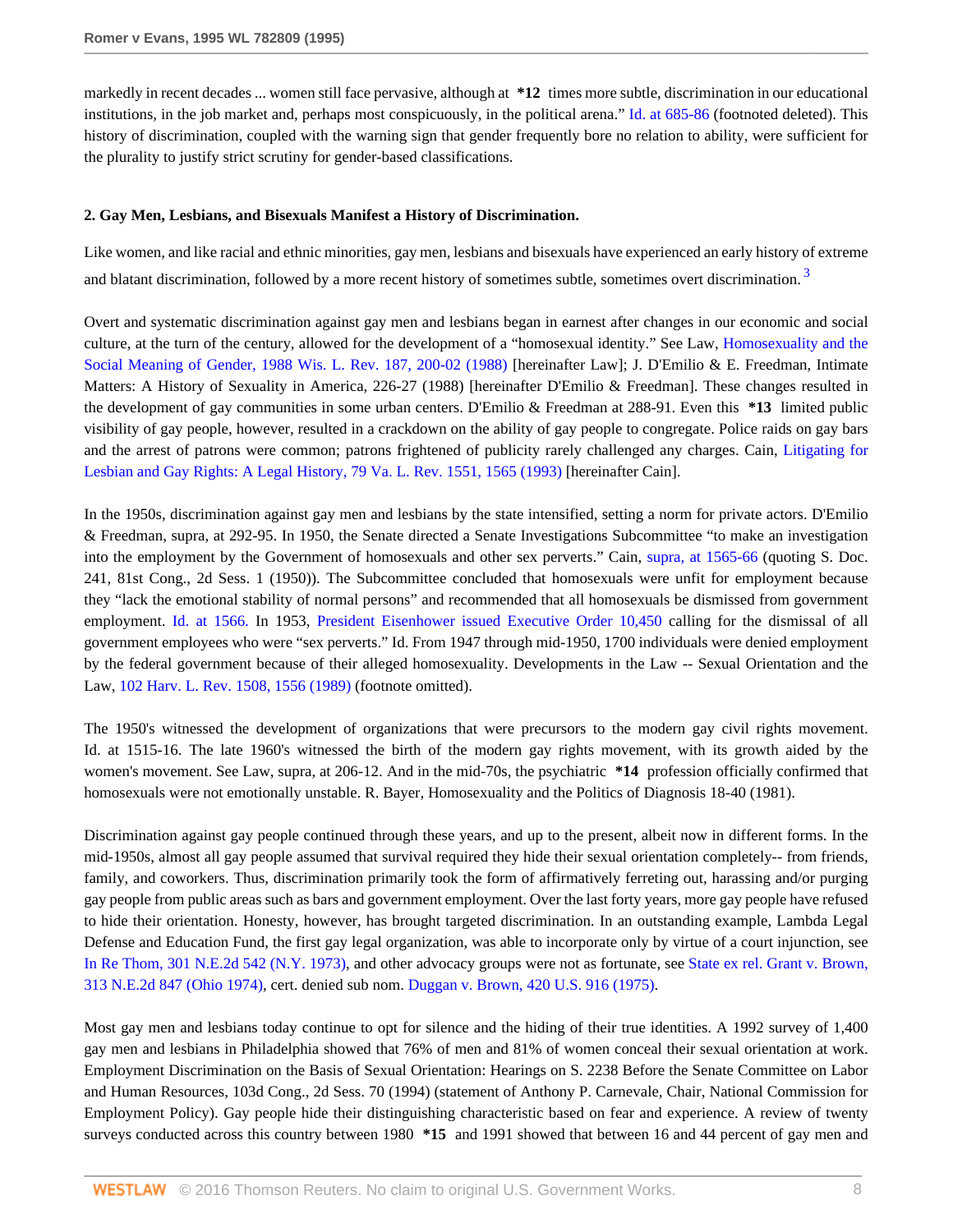lesbians had experienced discrimination in employment. Id. A 1987 Wall Street Journal poll of Fortune 500 executives indicated that 66% of these executives would hesitate to give a management job to a gay person. Id. See also id. at 6 (testimony of Cheryl Summerville) (Summerville's separation notice from Cracker Barrel restaurant read: "This employee is being terminated due to violation of company policy. This employee is gay.")

Gay men and lesbians, like Jews or members of some ethnic groups, and unlike women or racial minorities, sometimes are able to hide their distinguishing characteristic by disguising or lying about their personal interests, relationships, and activities. But this socially-imposed pressure to "pass" is itself a form of discrimination. Indeed, constantly keeping secret an important part of one's identity can create shame, undermine self-respect, and increase stress levels. See id. at 70 (statement of Carnevale); Law, supra, at 212. This pressure to "pass" is not a far cry from the pressure on Jews in the early-to-mid 1900s to hide their identity so as to increase their employment success in certain occupations.

The history of discrimination against gay men and lesbians, coupled with the fact that sexual orientation bears no relation to ability, are sufficient to justify strict scrutiny of classifications based on sexual orientation. These red flags indicate to the Court that the ordinary processes of governmental decisionmaking are suspect when applied to classifications based on sexual orientation.

## **D. The Fact that Gay Men, Lesbians, and Bisexuals Face \*16 Obstacles in the Political System Reinforces Other Warning Signs.**

### **1. Political Powerlessness Presents a Warning Sign to the Courts.**

This Court has rarely concluded, as an affirmative matter, that a classification based on a characteristic that warrants strict scrutiny targets a class which is politically powerless. For example, the Court did not discuss political powerlessness when it applied heightened scrutiny to classifications based on race, ethnicity or illegitimacy. In [Frontiero, 411 U.S. 677,](http://www.westlaw.com/Link/Document/FullText?findType=Y&serNum=1973126388&pubNum=780&originatingDoc=Ie6946d15482f11d9a5bfc0e3c4d1ea15&refType=RP&originationContext=document&vr=3.0&rs=cblt1.0&transitionType=DocumentItem&contextData=(sc.Search)) the Court discussed the underrepresentation of women in the political arena, but did so as an example of the "pervasive, although at times more subtle, discrimination" against women. [Id. at 686.](http://www.westlaw.com/Link/Document/FullText?findType=Y&serNum=1973126388&originatingDoc=Ie6946d15482f11d9a5bfc0e3c4d1ea15&refType=RP&originationContext=document&vr=3.0&rs=cblt1.0&transitionType=DocumentItem&contextData=(sc.Search)) Only in a case concerning alienage did the Court affirmatively note that aliens deserve "heightened judicial solicitude" because "aliens -- pending their eligibility for citizenship, -- have no direct voice in the political processes." [Foley v. Connelie, 435 U.S. 291, 294 \(1978\).](http://www.westlaw.com/Link/Document/FullText?findType=Y&serNum=1978114203&pubNum=780&originatingDoc=Ie6946d15482f11d9a5bfc0e3c4d1ea15&refType=RP&fi=co_pp_sp_780_294&originationContext=document&vr=3.0&rs=cblt1.0&transitionType=DocumentItem&contextData=(sc.Search)#co_pp_sp_780_294)

The Court has, however, noted the fact of political powerlessness among a list of "traditional indicia" of suspectness. In [San](http://www.westlaw.com/Link/Document/FullText?findType=Y&serNum=1973126364&pubNum=780&originatingDoc=Ie6946d15482f11d9a5bfc0e3c4d1ea15&refType=RP&fi=co_pp_sp_780_28&originationContext=document&vr=3.0&rs=cblt1.0&transitionType=DocumentItem&contextData=(sc.Search)#co_pp_sp_780_28) [Antonio Indep. Sch. Dist. v. Rodriguez, 411 U.S. 1, 28 \(1973\)](http://www.westlaw.com/Link/Document/FullText?findType=Y&serNum=1973126364&pubNum=780&originatingDoc=Ie6946d15482f11d9a5bfc0e3c4d1ea15&refType=RP&fi=co_pp_sp_780_28&originationContext=document&vr=3.0&rs=cblt1.0&transitionType=DocumentItem&contextData=(sc.Search)#co_pp_sp_780_28), the Court noted that a class "unified only by the common factor of residence in districts that happen to have less taxable wealth than other districts ... [has] none of the traditional indicia of suspectness: the class is not saddled with such disabilities, or subjected to such a history of purposeful unequal treatment, or relegated to such a position of political powerlessness as to command extraordinary protection from the majoritarian political process."

**\*17** In Cleburne, after concluding that mental retardation is a characteristic that affects the ability of individuals to perform and that legislatures were responding to the concerns of people with mental retardation in a manner "that belies a continuing antipathy or prejudice," [473 U.S. at 443,](http://www.westlaw.com/Link/Document/FullText?findType=Y&serNum=1985133474&pubNum=780&originatingDoc=Ie6946d15482f11d9a5bfc0e3c4d1ea15&refType=RP&fi=co_pp_sp_780_443&originationContext=document&vr=3.0&rs=cblt1.0&transitionType=DocumentItem&contextData=(sc.Search)#co_pp_sp_780_443) the Court also noted that the legislative response negates the claim that people with mental retardation are "politically powerless in the sense that they have no ability to attract the attention of the lawmakers." [Id. at 445.](http://www.westlaw.com/Link/Document/FullText?findType=Y&serNum=1985133474&originatingDoc=Ie6946d15482f11d9a5bfc0e3c4d1ea15&refType=RP&originationContext=document&vr=3.0&rs=cblt1.0&transitionType=DocumentItem&contextData=(sc.Search))

Almost all groups currently accorded heightened scrutiny by the Court, however, are not so politically powerless that "they have no ability to attract the attention of the lawmakers." Id. Indeed, today most racial, ethnic, and religious minority groups and women have representatives of their groups in state and national legislatures, work in coalitions, and enjoy the support of political figures. See Caplan, A History of the Leadership Conference on Civil Rights, in Leadership Conference on Civil Rights 45th Anniversary 10 (1995). And legal redress for discrimination against members of these groups is available through state and federal laws. See, e.g., [42 U.S.C. § 2000e](http://www.westlaw.com/Link/Document/FullText?findType=L&pubNum=1000546&cite=42USCAS2000E&originatingDoc=Ie6946d15482f11d9a5bfc0e3c4d1ea15&refType=LQ&originationContext=document&vr=3.0&rs=cblt1.0&transitionType=DocumentItem&contextData=(sc.Search)).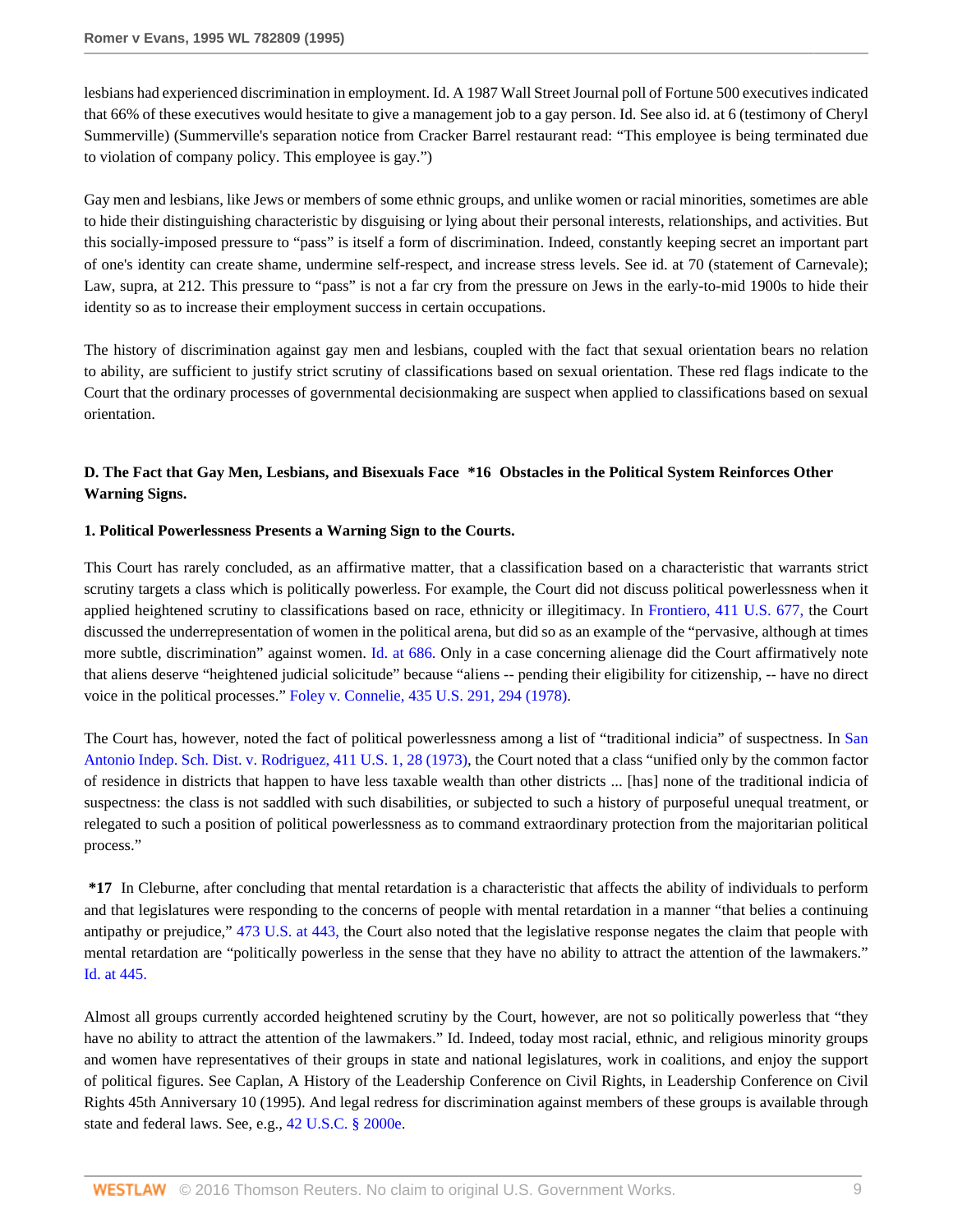The most appropriate way to view the factor of political powerlessness, therefore, is to view it simply as another warning sign courts use in their efforts to determine the answer to their underlying question -- is governmental decisionmaking with regard to the classification suspect? This warning sign may be sufficient on its own if a group is effectively closed out of the political process completely. See [Foley, 435 U.S. at 294.](http://www.westlaw.com/Link/Document/FullText?findType=Y&serNum=1978114203&pubNum=780&originatingDoc=Ie6946d15482f11d9a5bfc0e3c4d1ea15&refType=RP&fi=co_pp_sp_780_294&originationContext=document&vr=3.0&rs=cblt1.0&transitionType=DocumentItem&contextData=(sc.Search)#co_pp_sp_780_294) Other groups who are not shut out of the political process completely may often, nevertheless, have experienced a **\*18** history of exclusion from the process -- because they were denied the right to vote, or because representatives of the group were unlikely to be elected, or because it was difficult for them to organize and form coalitions. If coupled with the other warning signs, these factors may reinforce the court's judgment that judicial intervention is appropriate.

### **2. Gay People and Political Powerlessness**

Like women, and like racial and ethnic minorities, gay people manifest a history of significant exclusion from the political system, followed by a continuing period of overcoming obstacles in the system. While gay people have never been denied explicitly the right to vote, they have historically been effectively excluded as visible participants in the system. In recent years, although some openly gay people have been elected to local councils, state legislatures, and Congress, such representatives are still markedly fewer in number than representatives from other minority groups, primarily because a candidate's open homosexuality is still a significant disadvantage in the political arena. According to the Gay and Lesbian Victory Fund, only 83 of the 511,039 elected officials (less than .02%) currently serving in the United States are openly gay.

Despite the presence of some openly gay representatives, gay people still face significant obstacles in the political process. Most gay people avoid prejudice by attempting to keep their sexual orientation secret. This poses a particular problem for political organizers who "somehow ... must induce each anonymous homosexual to reveal his or her sexual preference to the larger public and to bear the private costs this public declaration may **\*19** involve." B. Ackerman, [Beyond Carolene Products, 98](http://www.westlaw.com/Link/Document/FullText?findType=Y&serNum=0102054642&pubNum=3084&originatingDoc=Ie6946d15482f11d9a5bfc0e3c4d1ea15&refType=LR&fi=co_pp_sp_3084_718&originationContext=document&vr=3.0&rs=cblt1.0&transitionType=DocumentItem&contextData=(sc.Search)#co_pp_sp_3084_718) [Harv. L. Rev. 713, 718-42 \(1985\).](http://www.westlaw.com/Link/Document/FullText?findType=Y&serNum=0102054642&pubNum=3084&originatingDoc=Ie6946d15482f11d9a5bfc0e3c4d1ea15&refType=LR&fi=co_pp_sp_3084_718&originationContext=document&vr=3.0&rs=cblt1.0&transitionType=DocumentItem&contextData=(sc.Search)#co_pp_sp_3084_718) See also Halley, The [Politics of the Closet: Towards Equal Protection for Gay, Lesbian, and](http://www.westlaw.com/Link/Document/FullText?findType=Y&serNum=0102874266&pubNum=3041&originatingDoc=Ie6946d15482f11d9a5bfc0e3c4d1ea15&refType=LR&fi=co_pp_sp_3041_970&originationContext=document&vr=3.0&rs=cblt1.0&transitionType=DocumentItem&contextData=(sc.Search)#co_pp_sp_3041_970) [Bisexual Identity, 36 U.C.L.A. L. Rev. 915, 970-973 \(1989\)](http://www.westlaw.com/Link/Document/FullText?findType=Y&serNum=0102874266&pubNum=3041&originatingDoc=Ie6946d15482f11d9a5bfc0e3c4d1ea15&refType=LR&fi=co_pp_sp_3041_970&originationContext=document&vr=3.0&rs=cblt1.0&transitionType=DocumentItem&contextData=(sc.Search)#co_pp_sp_3041_970) [[hereinafter Halley].

The fact that many gay people hide their orientation also affects the ability of gay groups to form coalitions. As Professor Ely observes, social interaction is critical for destroying the stereotypes that "ameliorate ... cooperation-blocking prejudice." J. Ely, Democracy and Distrust 161 (1980). While non-gay people interact with gay people all the time, that interaction does not necessarily help diminish stereotypes "since a person's homosexuality is not normally a characteristic of which others become aware simply, say, by working with him or her." Id. at 162-163. And gay people cannot easily correct those stereotypes by stating their homosexuality and then serving as counterexamples to the stereotypes because, as a result of "the prejudices of many of the rest of us there would be serious social costs involved in such an admission." Id. at 163. As Professor Ely concludes, "[i]t is therefore a combination of the factors of prejudice and hideability that renders classifications that disadvantage homosexuals suspicious." Id. at 163-164.

Gay people also find it difficult to form coalitions because groups that would ordinarily join forces with other underprivileged groups sometimes hold back because they face conflict from within their own constituencies on the issue of sexual orientation. See, e.g., Dalton, AIDS in Blackface, Daedalus, Summer 1989, at 205 (discussing homophobia in the African-American community). And some sympathetic, non-gay policymakers may be afraid to take any favorable action on gay rights issues because such **\*20** actions might earn the individual a perceived homosexual identity, with all the attendant burdens. See Halley, supra, at 973.

Gay people have slowly begun to achieve a few successes in the political arena, as evidenced through the passage of some local and state anti-discrimination laws. But having done so, gay people now face a new obstacle in the political arena. In response to these limited successes, states such as Colorado and cities such as Cincinnati, have changed the rules of the game so that gay people must first achieve repeal of limitations imposed by a ballot initiative before they can achieve passage of antidiscrimination legislation. Compare [Reitman v. Mulkey, 387 U.S. 369 \(1967\)](http://www.westlaw.com/Link/Document/FullText?findType=Y&serNum=1967129529&pubNum=780&originatingDoc=Ie6946d15482f11d9a5bfc0e3c4d1ea15&refType=RP&originationContext=document&vr=3.0&rs=cblt1.0&transitionType=DocumentItem&contextData=(sc.Search)) and [Hunter v. Erickson, 393 U.S. 385 \(1969\)](http://www.westlaw.com/Link/Document/FullText?findType=Y&serNum=1969132908&pubNum=780&originatingDoc=Ie6946d15482f11d9a5bfc0e3c4d1ea15&refType=RP&originationContext=document&vr=3.0&rs=cblt1.0&transitionType=DocumentItem&contextData=(sc.Search)) (a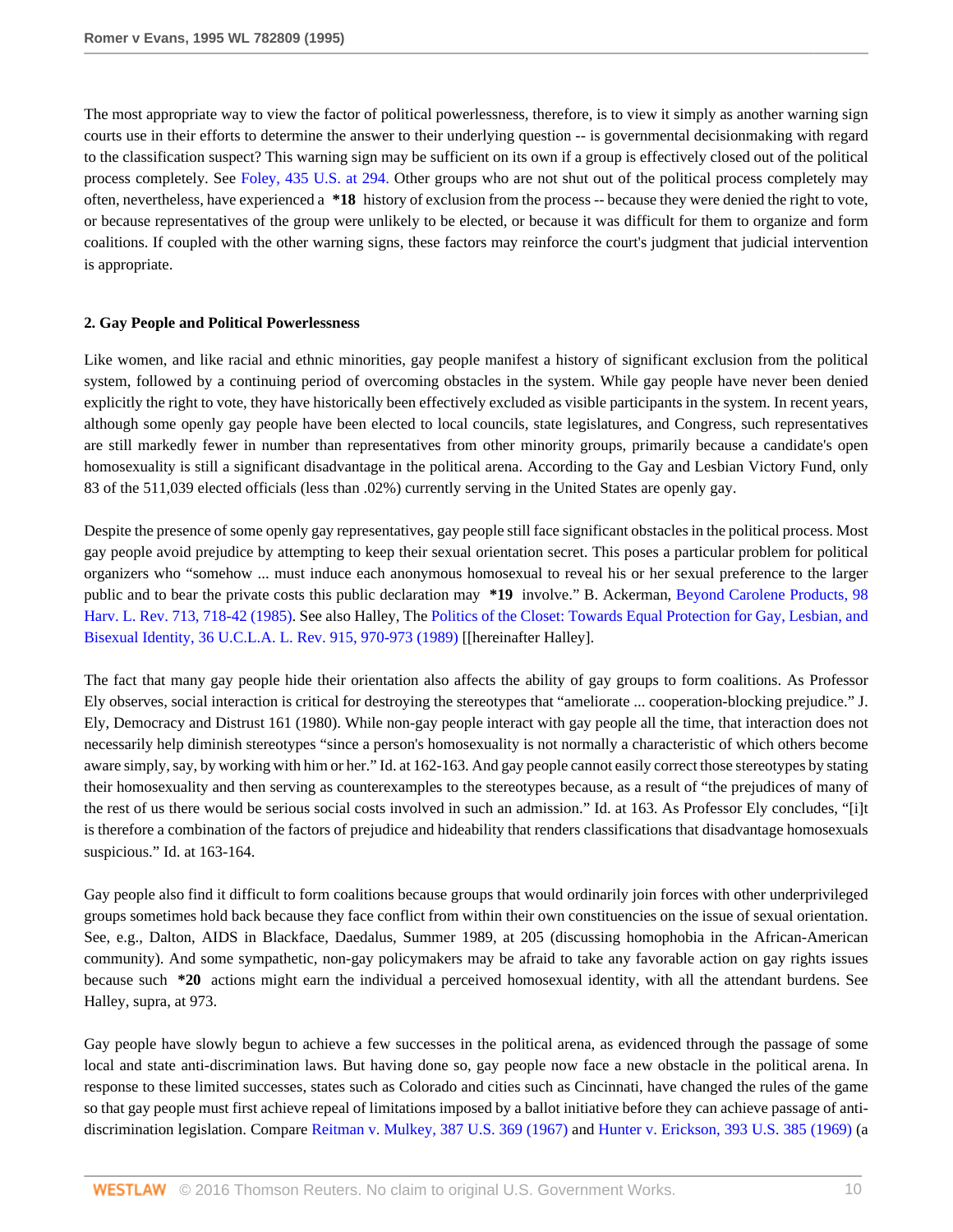similar "moving of the goal posts" technique used against racial and religious minorities). Indeed, it would be a supreme irony if this Court were now to use the purported political power of gay people as a rationale for upholding an initiative that shuts them out of the political system on the crucial issue of discrimination.

<span id="page-10-0"></span>The history of gay people's political powerlessness, and the significant obstacles gay people continue to face in the political arena, serve as an additional warning sign to the courts, reinforcing the judgment drawn from the other warning signs that governmental classifications based on sexual orientation are suspect. [4](#page-16-1)

## **\*21 E. The Fact that Sexual Orientation is a Characteristic For Which an Individual is Not Responsible Presents a Warning Sign to the Court.**

Some courts have concluded that classifications based on sexual orientation do not deserve heightened scrutiny, partly because "[m]embers of recognized suspect or quasi-suspect classes, e.g., blacks or women, exhibit immutable characteristics, whereas homosexuality is primarily behavioral in nature." [Woodward v. United States, 871 F.2d 1068, 1076 \(Fed. Cir. 1989\),](http://www.westlaw.com/Link/Document/FullText?findType=Y&serNum=1989047212&pubNum=350&originatingDoc=Ie6946d15482f11d9a5bfc0e3c4d1ea15&refType=RP&fi=co_pp_sp_350_1076&originationContext=document&vr=3.0&rs=cblt1.0&transitionType=DocumentItem&contextData=(sc.Search)#co_pp_sp_350_1076) cert. denied, 494 U.S. 103 (1990); see also [High Tech Gays, 895 F.2d at 573](http://www.westlaw.com/Link/Document/FullText?findType=Y&serNum=1990030040&pubNum=350&originatingDoc=Ie6946d15482f11d9a5bfc0e3c4d1ea15&refType=RP&fi=co_pp_sp_350_573&originationContext=document&vr=3.0&rs=cblt1.0&transitionType=DocumentItem&contextData=(sc.Search)#co_pp_sp_350_573) (same).

These courts err by transforming a warning sign into a rigid prerequisite. More fundamentally, these courts err by misapprehending the significance of "immutability" in this Court's jurisprudence. These courts have ascribed two meanings to the term "immutability." The first meaning, which this Court has adopted as a warning sign, revolves around the concept of "lack of responsibility" and relates to the premise that it is unfair to penalize an individual for a characteristic over which the individual has had no responsibility in acquiring. The second meaning, which this Court has never endorsed as a warning sign, revolves around the concept of "passivity," in the sense of **\*22** referring to a "passive" characteristic that has no behavioral aspects.

### **1. Lack of Responsibility**

The fact that a characteristic which identifies a group is one over which group members have had no responsibility in acquiring has been used by the Court as a warning sign that heightened scrutiny is appropriate. For example, in [Frontiero, 411 U.S. at 686,](http://www.westlaw.com/Link/Document/FullText?findType=Y&serNum=1973126388&pubNum=780&originatingDoc=Ie6946d15482f11d9a5bfc0e3c4d1ea15&refType=RP&fi=co_pp_sp_780_686&originationContext=document&vr=3.0&rs=cblt1.0&transitionType=DocumentItem&contextData=(sc.Search)#co_pp_sp_780_686) the Court noted that sex is "an immutable characteristic determined solely by the accident of birth" and therefore "the imposition of special disabilities because of ... sex would seem to violate 'the basic concept of our system that legal burdens should bear some relationship to individual responsibility .... "' But see Cleburne, 473 U.S. at 442-42  $\&$  n.10 (fact of immutability not sufficient where trait correlates with ability.)

The fact that a characteristic is an accident of birth has also served to enhance the Court's scrutiny with regard to two other classifications. In [Weber v. Aetna Casualty & Sur. Co., 406 U.S. 164 \(1972\),](http://www.westlaw.com/Link/Document/FullText?findType=Y&serNum=1972127110&pubNum=780&originatingDoc=Ie6946d15482f11d9a5bfc0e3c4d1ea15&refType=RP&originationContext=document&vr=3.0&rs=cblt1.0&transitionType=DocumentItem&contextData=(sc.Search)) the Court articulated a "rational basis" standard for classifications based on illegitimacy, but invalidated the challenged statute because punishing an infant for a status of birth it could not control was "unjust and illogical." [Id. at 175.](http://www.westlaw.com/Link/Document/FullText?findType=Y&serNum=1972127110&originatingDoc=Ie6946d15482f11d9a5bfc0e3c4d1ea15&refType=RP&originationContext=document&vr=3.0&rs=cblt1.0&transitionType=DocumentItem&contextData=(sc.Search)) Similarly, in [Plyler, 457 U.S. 202,](http://www.westlaw.com/Link/Document/FullText?findType=Y&serNum=1982126797&pubNum=780&originatingDoc=Ie6946d15482f11d9a5bfc0e3c4d1ea15&refType=RP&originationContext=document&vr=3.0&rs=cblt1.0&transitionType=DocumentItem&contextData=(sc.Search)) a case concerning denial of education to children of undocumented aliens, the Court relied on the fact that the challenged classification "impose[d] a lifetime hardship on a discrete class of children not accountable for their disabling status," [id. at 223,](http://www.westlaw.com/Link/Document/FullText?findType=Y&serNum=1982126797&originatingDoc=Ie6946d15482f11d9a5bfc0e3c4d1ea15&refType=RP&originationContext=document&vr=3.0&rs=cblt1.0&transitionType=DocumentItem&contextData=(sc.Search)) as a "countervailing cost" that reduced the rationality of the state action.

Thus, the fact that an individual has had no **\*23** responsibility in acquiring a characteristic has been relevant to the Court as a warning sign in some cases. With regard to this concept of immutability, sexual orientation is akin to gender, race, ethnicity and other similar characteristics.

There is no consensus yet in the scientific community as to whether an individual's sexual orientation (be it homosexual, heterosexual or bisexual) is determined by an individual's genetic makeup, hormonal factors, social environment, or a combination of any of the above. See Burr, Homosexuality and Biology, Atlantic Monthly, Mar. 1993, at 47. It is clear, however, that none of these factors is under an individual's control. Moreover, although the exact origins of sexual desire are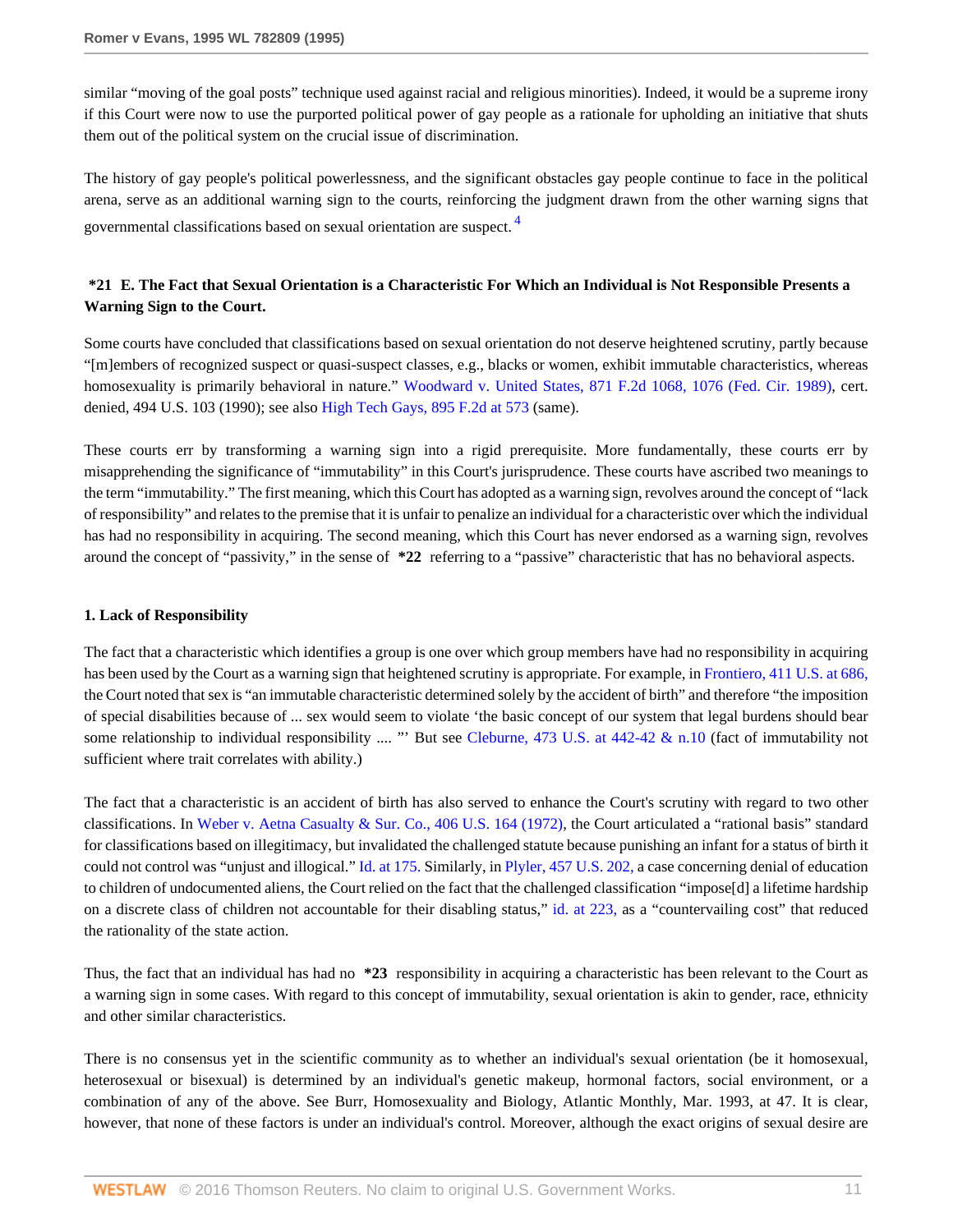unknown, there is consensus that a person's sexual orientation, homosexual or heterosexual, cannot be changed by a simple decision-making process or by medical intervention. See Coleman, Changing Approaches to the Treatment of Homosexuality, in Homosexuality: Social, Psychological and Biological Issues 81-88 (W. Paul et al. eds., 1982). Trial Tr. at 88-91 (testimony of Dr. Gonsiorek). As Judge Norris observed in [Watkins v. U.S. Army, 875 F.2d 699, 726 \(9th Cir. 1989\)](http://www.westlaw.com/Link/Document/FullText?findType=Y&serNum=1989065840&pubNum=350&originatingDoc=Ie6946d15482f11d9a5bfc0e3c4d1ea15&refType=RP&fi=co_pp_sp_350_726&originationContext=document&vr=3.0&rs=cblt1.0&transitionType=DocumentItem&contextData=(sc.Search)#co_pp_sp_350_726) (concurrence), we do not assume heterosexuals can easily "shift the object of their sexual desires to persons of the same sex," as well as "abstain from heterosexual activity." Science and medicine indicate the same is true of homosexuals. Thus, sexual orientation per se is not a characteristic over which an individual has had responsibility in acquiring.

#### **2. Passive Characteristic.**

While an individual has no responsibility in acquiring his or her sexual orientation, each individual **\*24** must decide how to respond to that innate orientation -- an issue that does not arise so plainly in race or gender. An ex ante analysis of the classifications to which the Court has accorded heightened scrutiny has resulted in the conclusion for some courts that a characteristic must be passive -- i.e., must exhibit no behavioral components -- in order for it to warrant heightened scrutiny.

This conclusion must be wrong. There is nothing in the logic of this Court's equal protection jurisprudence that would find any relevance in the fact that a characteristic carries with it certain behaviors. For example, while classifications based on religion are strictly scrutinized because they implicate a fundamental right, see [U.S. Const. amend. I,](http://www.westlaw.com/Link/Document/FullText?findType=L&pubNum=1000546&cite=USCOAMENDI&originatingDoc=Ie6946d15482f11d9a5bfc0e3c4d1ea15&refType=LQ&originationContext=document&vr=3.0&rs=cblt1.0&transitionType=DocumentItem&contextData=(sc.Search)) such classifications would presumably also raise the warning signs discussed above. It would be irrelevant, in that analysis, that the practices of various religions were inextricably intertwined with various behaviors, such as prayer, fasting, saying blessings, eating certain foods etc.

Thus, the argument that classifications based on sexual orientation fail to warrant strict scrutiny because sexual orientation is not a "passive characteristic" must necessarily speak to a different point. The only possible point is that the decision to respond to one's natural sexual orientation (assuming it is a homosexual one) by engaging in the behaviors that are normal to that orientation (i.e., having a physical and emotional involvement with a person of the same gender) is wrong and removes the possibility of heightened scrutiny.

This argument thus becomes a variant on the theme that this Court's opinion in [Bowers v. Hardwick, 478 U.S. 186 \(1986\)](http://www.westlaw.com/Link/Document/FullText?findType=Y&serNum=1986133440&pubNum=780&originatingDoc=Ie6946d15482f11d9a5bfc0e3c4d1ea15&refType=RP&originationContext=document&vr=3.0&rs=cblt1.0&transitionType=DocumentItem&contextData=(sc.Search)) compels the conclusion that classifications **\*25** based on sexual orientation must receive rational basis review. See infra, Section III. But the only relevant activity in this society that has been criminalized is the act of sodomy. To the extent an individual desires to engage in sodomy as a means of expressing his or her sexual orientation (be it homosexual or heterosexual), that may be prohibited by the state. But governmental classifications based on homosexuality or bisexuality are not classifications based on sodomy. Rather, they are classifications based on an individual's orientation and an individual's decision to respond to that orientation with a set of behaviors -- many of which do not include sodomy. See infra, Section III.

## **III. BOWERS V. HARDWICK DOES NOT PRECLUDE A FINDING THAT CLASSIFICATIONS DRAWN ON THE BASIS OF SEXUAL ORIENTATION REQUIRE STRICT SCRUTINY.**

The reason most often used by courts to conclude that governmental classifications based on sexual orientation do not warrant heightened scrutiny is this Court's decision in [Bowers v. Hardwick, 478 U.S. 186 \(1986\).](http://www.westlaw.com/Link/Document/FullText?findType=Y&serNum=1986133440&pubNum=780&originatingDoc=Ie6946d15482f11d9a5bfc0e3c4d1ea15&refType=RP&originationContext=document&vr=3.0&rs=cblt1.0&transitionType=DocumentItem&contextData=(sc.Search)) The Courts of Appeals in the District of Columbia, see [Padula v. Webster, 822 F.2d 97, 102-03 \(D.C.Cir. 1987\)](http://www.westlaw.com/Link/Document/FullText?findType=Y&serNum=1987080232&pubNum=350&originatingDoc=Ie6946d15482f11d9a5bfc0e3c4d1ea15&refType=RP&fi=co_pp_sp_350_102&originationContext=document&vr=3.0&rs=cblt1.0&transitionType=DocumentItem&contextData=(sc.Search)#co_pp_sp_350_102), the Seventh Circuit, see [Ben-Shalom v. Marsh,](http://www.westlaw.com/Link/Document/FullText?findType=Y&serNum=1989118568&pubNum=350&originatingDoc=Ie6946d15482f11d9a5bfc0e3c4d1ea15&refType=RP&fi=co_pp_sp_350_464&originationContext=document&vr=3.0&rs=cblt1.0&transitionType=DocumentItem&contextData=(sc.Search)#co_pp_sp_350_464) [881 F.2d 454, 464 \(7th Cir. 1989\),](http://www.westlaw.com/Link/Document/FullText?findType=Y&serNum=1989118568&pubNum=350&originatingDoc=Ie6946d15482f11d9a5bfc0e3c4d1ea15&refType=RP&fi=co_pp_sp_350_464&originationContext=document&vr=3.0&rs=cblt1.0&transitionType=DocumentItem&contextData=(sc.Search)#co_pp_sp_350_464) cert. denied, 1994 U.S. 1004 (1990), the Ninth Circuit, see [High Tech Gays v. Defense](http://www.westlaw.com/Link/Document/FullText?findType=Y&serNum=1990030040&pubNum=350&originatingDoc=Ie6946d15482f11d9a5bfc0e3c4d1ea15&refType=RP&fi=co_pp_sp_350_571&originationContext=document&vr=3.0&rs=cblt1.0&transitionType=DocumentItem&contextData=(sc.Search)#co_pp_sp_350_571) [Indus. Sec. Clearance Office, 895 F.2d 563, 571 \(9th Cir. 1990\),](http://www.westlaw.com/Link/Document/FullText?findType=Y&serNum=1990030040&pubNum=350&originatingDoc=Ie6946d15482f11d9a5bfc0e3c4d1ea15&refType=RP&fi=co_pp_sp_350_571&originationContext=document&vr=3.0&rs=cblt1.0&transitionType=DocumentItem&contextData=(sc.Search)#co_pp_sp_350_571) the Federal Circuit, see [Woodward v. United States, 871 F.2d](http://www.westlaw.com/Link/Document/FullText?findType=Y&serNum=1989047212&pubNum=350&originatingDoc=Ie6946d15482f11d9a5bfc0e3c4d1ea15&refType=RP&fi=co_pp_sp_350_1076&originationContext=document&vr=3.0&rs=cblt1.0&transitionType=DocumentItem&contextData=(sc.Search)#co_pp_sp_350_1076) [1068, 1076 \(Fed. Cir. 1989\)](http://www.westlaw.com/Link/Document/FullText?findType=Y&serNum=1989047212&pubNum=350&originatingDoc=Ie6946d15482f11d9a5bfc0e3c4d1ea15&refType=RP&fi=co_pp_sp_350_1076&originationContext=document&vr=3.0&rs=cblt1.0&transitionType=DocumentItem&contextData=(sc.Search)#co_pp_sp_350_1076), cert. denied, 494 U.S. 103 (1990) and most recently, the Sixth Circuit, Equality Found. of Greater Cincinnati v. City of Cincinnati, No. 94-3855, 1995 U.S. App. LEXIS 10462, at \*16 (6th Cir. May 12, 1995), have **\*26** all held that this Court's decision in Hardwick compels the conclusion that classifications based on sexual orientation deserve no more than rational basis review. These decisions rest on two faulty premises.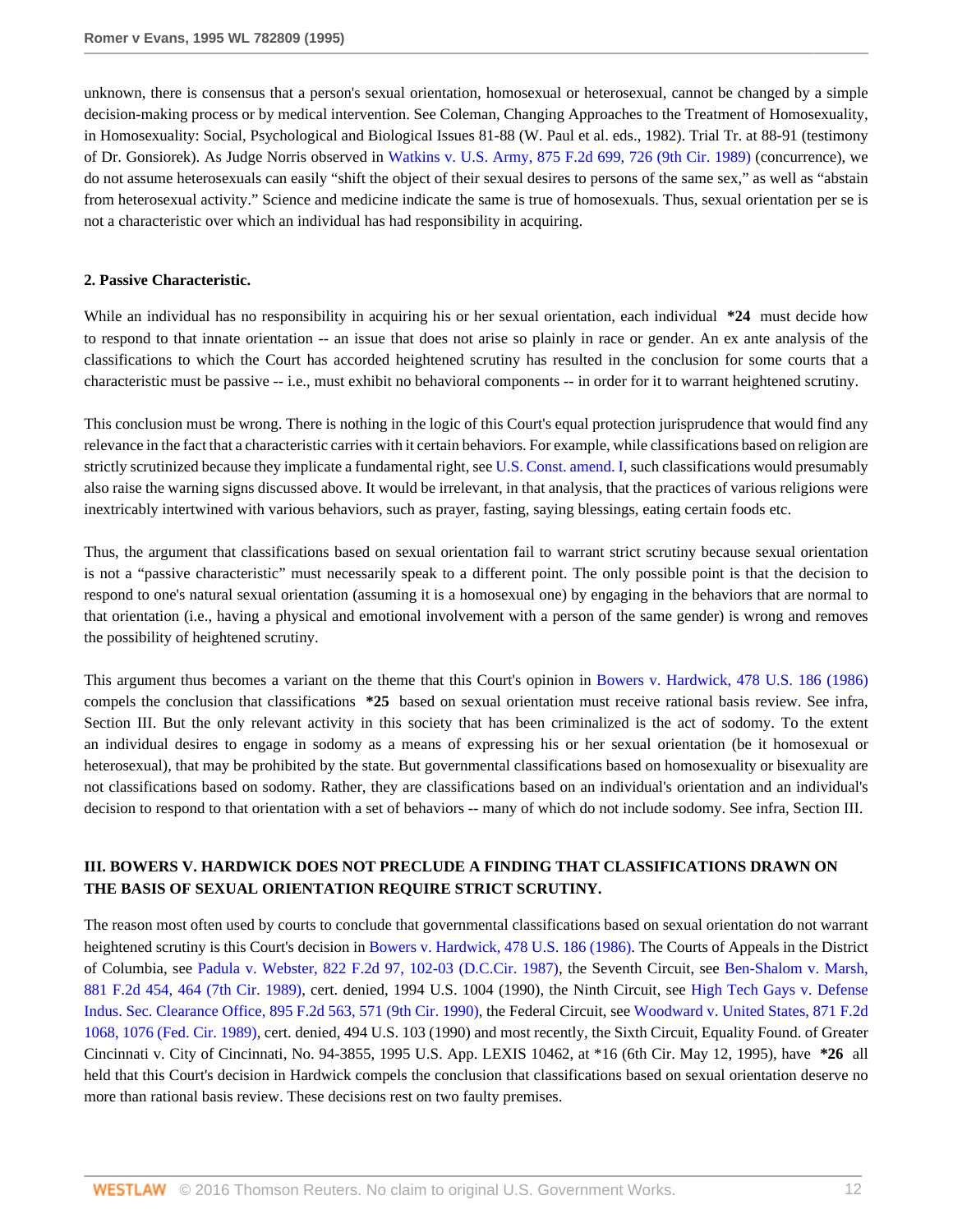### **A. The Substantive Due Process Issue Decided in Hardwick Does not Decide the Equal Protection Issue.**

In [Bowers v. Hardwick, 478 U.S. 186, 192 \(1986\)](http://www.westlaw.com/Link/Document/FullText?findType=Y&serNum=1986133440&pubNum=780&originatingDoc=Ie6946d15482f11d9a5bfc0e3c4d1ea15&refType=RP&fi=co_pp_sp_780_192&originationContext=document&vr=3.0&rs=cblt1.0&transitionType=DocumentItem&contextData=(sc.Search)#co_pp_sp_780_192), the Court decided that homosexual sodomy is not so "deeply rooted in this Nation's history and tradition" that it falls within the zone of personal privacy protected by the due process clause. That conclusion, however, does not automatically answer the question whether classifications based on sexual orientation deserve heightened scrutiny.

The Due Process Clause has been interpreted "largely (though not exclusively) to protect traditional practices against shortrun departures." See Sunstein, [Sexual Orientation and the Constitution: A Note on the Relationship Between Due Process and](http://www.westlaw.com/Link/Document/FullText?findType=Y&serNum=0101628672&pubNum=3039&originatingDoc=Ie6946d15482f11d9a5bfc0e3c4d1ea15&refType=LR&fi=co_pp_sp_3039_1163&originationContext=document&vr=3.0&rs=cblt1.0&transitionType=DocumentItem&contextData=(sc.Search)#co_pp_sp_3039_1163) [Equal Protection, 55 U. Chi. L. Rev. 1161, 1163 \(1988\)](http://www.westlaw.com/Link/Document/FullText?findType=Y&serNum=0101628672&pubNum=3039&originatingDoc=Ie6946d15482f11d9a5bfc0e3c4d1ea15&refType=LR&fi=co_pp_sp_3039_1163&originationContext=document&vr=3.0&rs=cblt1.0&transitionType=DocumentItem&contextData=(sc.Search)#co_pp_sp_3039_1163). Thus, "the Due Process Clause often looks backwards: it is highly relevant to the Due Process issue whether an existing or time-honored convention ... is violated by the practice under attack." Id.

The Equal Protection Clause, by contrast, has been "understood as an attempt to protect disadvantaged groups from discriminatory practices, however deeply ingrained and longstanding." Id. Thus, the Equal Protection Clause "looks forward, serving to invalidate practices that were widespread at the time of its ratification and that were expected to endure." Id.

**\*27** The fact that these two clauses "operate along different tracks," id., explains why the court's decision in Hardwick that homosexual sodomy is not a protected activity under the Due Process Clause says nothing conclusively about whether classifications based on sexual orientation deserve heightened scrutiny. It is "perfectly consistent" to say that homosexual sodomy is not rooted in the traditions of the country, and thus is not a protected activity under the Due Process Clause, but to acknowledge, at the same time, that the history of "invidious discrimination" against gay people warrants heightened scrutiny for classifications based on sexual orientation. [Watkins v. U.S. Army, 875 F.2d 699, 719 \(9th Cir. 1989\)](http://www.westlaw.com/Link/Document/FullText?findType=Y&serNum=1989065840&pubNum=350&originatingDoc=Ie6946d15482f11d9a5bfc0e3c4d1ea15&refType=RP&fi=co_pp_sp_350_719&originationContext=document&vr=3.0&rs=cblt1.0&transitionType=DocumentItem&contextData=(sc.Search)#co_pp_sp_350_719) (Norris, J., concurring).

The different purposes of the two clauses also explains why it is immaterial to an equal protection analysis whether a classification burdens a group whose members engage in some conduct that is otherwise prohibited by the state. For example, assume arguendo, that homosexual sodomy is a fundamental activity for homosexuals as a group. But see infra Part B. The fact that the right to engage in such sodomy is not protected under the Due Process Clause does not inevitably mean that governmental discrimination against homosexuals as a group should not be subject to heightened scrutiny.

An analogy to religion may be illuminating. Setting aside the First Amendment, one could imagine the Court concluding that smoking peyote or sacrificing animals are not activities protected by the Due Process Clause and that such activities may be criminalized by the state. Engaging in such activities may, indeed, be fundamental to particular religious groups. The fact that some of the fundamental activities of a particular religious **\*28** group may be criminalized, however, does not inevitably mean that state classifications that burden the religious group as a whole would not be subject to strict scrutiny.

### **B. Sodomy Does Not Define The Class Of Homosexuals.**

Apart from that fact that the substantive due process issue decided in Hardwick does not decide the equal protection issue, the decisions of the lower courts suffer from a second, more basic faulty premise. These courts based their reasoning on an equation of homosexuality with acts of homosexual sodomy. For example, in [Padula v. Webster, 822 F.2d 97, 103 \(D.C. Cir.](http://www.westlaw.com/Link/Document/FullText?findType=Y&serNum=1987080232&pubNum=350&originatingDoc=Ie6946d15482f11d9a5bfc0e3c4d1ea15&refType=RP&fi=co_pp_sp_350_103&originationContext=document&vr=3.0&rs=cblt1.0&transitionType=DocumentItem&contextData=(sc.Search)#co_pp_sp_350_103) [1987\)](http://www.westlaw.com/Link/Document/FullText?findType=Y&serNum=1987080232&pubNum=350&originatingDoc=Ie6946d15482f11d9a5bfc0e3c4d1ea15&refType=RP&fi=co_pp_sp_350_103&originationContext=document&vr=3.0&rs=cblt1.0&transitionType=DocumentItem&contextData=(sc.Search)#co_pp_sp_350_103), the court reasoned that "[i]t would be quite anomalous, on its face, to declare status defined by conduct that states may constitutionally criminalize as deserving of strict scrutiny under the equal protection clause .... If the Court was unwilling to object to state laws that criminalize the behavior that defines the class, it is hardly open to a lower court to conclude that state sponsored discrimination against the class is invidious." See also [Woodward v. United States; 871 F.2d 1068, 1076 & n.10](http://www.westlaw.com/Link/Document/FullText?findType=Y&serNum=1989047212&pubNum=350&originatingDoc=Ie6946d15482f11d9a5bfc0e3c4d1ea15&refType=RP&fi=co_pp_sp_350_1076&originationContext=document&vr=3.0&rs=cblt1.0&transitionType=DocumentItem&contextData=(sc.Search)#co_pp_sp_350_1076) [\(Fed. Cir. 1989\),](http://www.westlaw.com/Link/Document/FullText?findType=Y&serNum=1989047212&pubNum=350&originatingDoc=Ie6946d15482f11d9a5bfc0e3c4d1ea15&refType=RP&fi=co_pp_sp_350_1076&originationContext=document&vr=3.0&rs=cblt1.0&transitionType=DocumentItem&contextData=(sc.Search)#co_pp_sp_350_1076) cert. denied, [494 U.S. 1003 \(1990\)](http://www.westlaw.com/Link/Document/FullText?findType=Y&serNum=1989140609&pubNum=780&originatingDoc=Ie6946d15482f11d9a5bfc0e3c4d1ea15&refType=RP&originationContext=document&vr=3.0&rs=cblt1.0&transitionType=DocumentItem&contextData=(sc.Search)) (same); [High-Tech Gays v. Defense Indus. Sec. Clearance Office, 895](http://www.westlaw.com/Link/Document/FullText?findType=Y&serNum=1990030040&pubNum=350&originatingDoc=Ie6946d15482f11d9a5bfc0e3c4d1ea15&refType=RP&fi=co_pp_sp_350_571&originationContext=document&vr=3.0&rs=cblt1.0&transitionType=DocumentItem&contextData=(sc.Search)#co_pp_sp_350_571) [F.2d 563, 571 \(9th Cir. 1990\)](http://www.westlaw.com/Link/Document/FullText?findType=Y&serNum=1990030040&pubNum=350&originatingDoc=Ie6946d15482f11d9a5bfc0e3c4d1ea15&refType=RP&fi=co_pp_sp_350_571&originationContext=document&vr=3.0&rs=cblt1.0&transitionType=DocumentItem&contextData=(sc.Search)#co_pp_sp_350_571) (same); [Ben-Shalom v. Marsh, 881 F.2d 454, 464 \(7th Cir. 1989\),](http://www.westlaw.com/Link/Document/FullText?findType=Y&serNum=1989118568&pubNum=350&originatingDoc=Ie6946d15482f11d9a5bfc0e3c4d1ea15&refType=RP&fi=co_pp_sp_350_464&originationContext=document&vr=3.0&rs=cblt1.0&transitionType=DocumentItem&contextData=(sc.Search)#co_pp_sp_350_464) cert. denied, 494 U.S. 1004 (1990) (same); Equality Found. of Greater Cincinnati v. City of Cincinnati, No. 94-3855, 1995 U.S. App. LEXIS 10462, at \*16 (6th Cir. May 12, 1995) (same).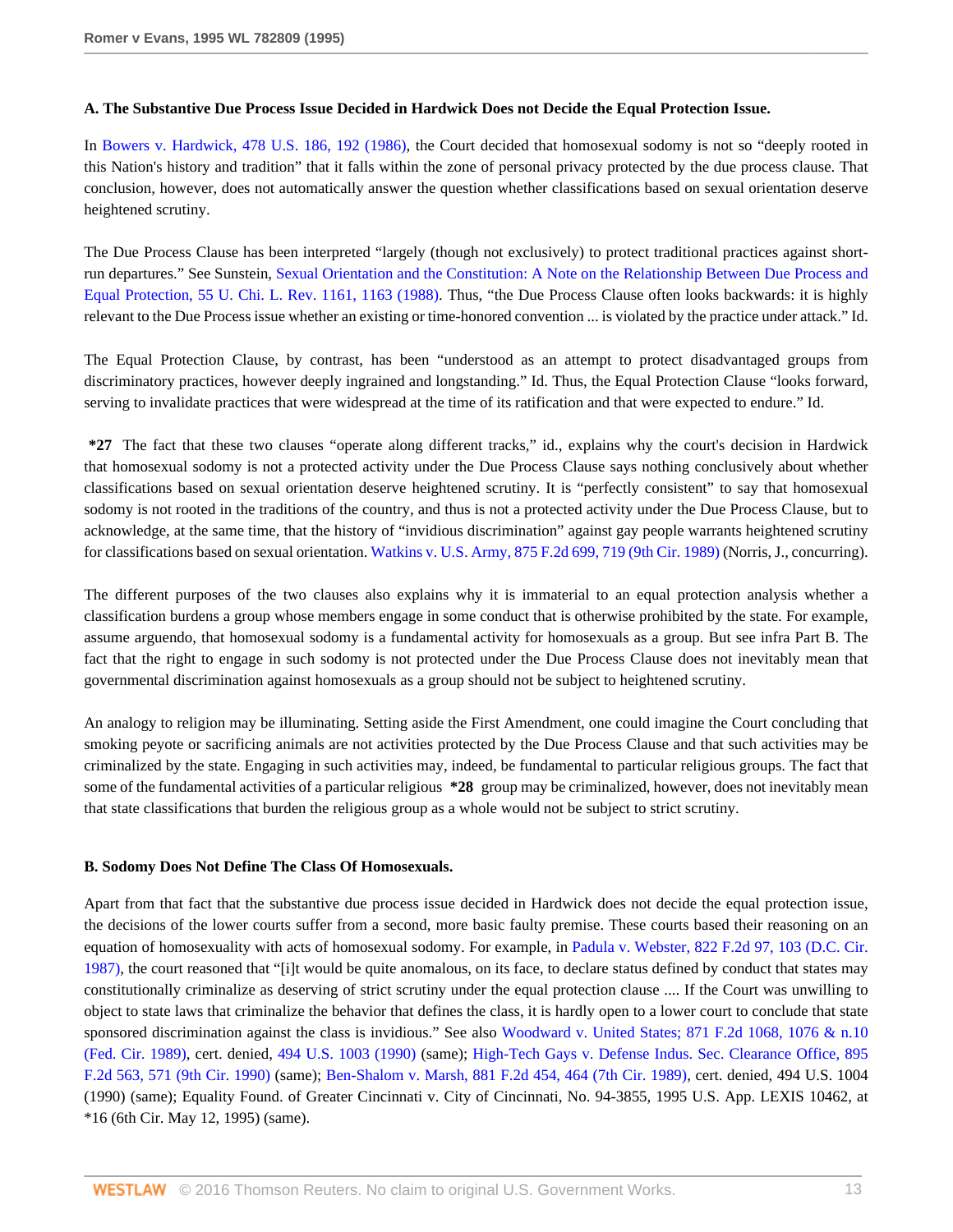<span id="page-13-0"></span>While all of these courts assert that the "conduct that defines the class" of homosexuals may be criminalized, none of the courts explain why oral or anal **\*29** sex (which is the actual conduct that is criminalized in most states) "defines" the class of homosexuals. Indeed, statistics derived over the years from studies of sexual behavior belie that assertion. These studies indicate that heterosexuals engage in oral sex at a rate of approximately 75-80%, with the highest rates present among well-educated, non-minority heterosexuals. <sup>[5](#page-16-2)</sup> Even assuming, arguendo, that 90% of homosexuals engage in oral or anal sex, it is hard to understand how this small difference can mean that sodomy (oral or anal sex) defines the class of homosexuals, but not the class of heterosexuals.

<span id="page-13-1"></span>Logically, what defines the class of homosexuals or heterosexuals is not the act of engaging in oral or anal sex -- since both homosexuals and heterosexuals engage in those acts in large numbers. Rather, what defines the class is the gender of one's partner. See Hunter, [Life after Hardwick, 27 Harv. C.R.-C.L. L. Rev. 531, 550-51 \(1992\)](http://www.westlaw.com/Link/Document/FullText?findType=Y&serNum=0102295004&pubNum=1151&originatingDoc=Ie6946d15482f11d9a5bfc0e3c4d1ea15&refType=LR&fi=co_pp_sp_1151_550&originationContext=document&vr=3.0&rs=cblt1.0&transitionType=DocumentItem&contextData=(sc.Search)#co_pp_sp_1151_550). This is the case whether two people engage in sodomy (oral or anal sex), which is criminalized in approximately half of the states regardless of the gender of the partner with whom one performs the act  $\frac{6}{1}$  $\frac{6}{1}$  $\frac{6}{1}$ , or whether they engage **\*30** in genital manipulation, kissing, hugging, caressing or simple love -- activities which are generally not criminalized in any state regardless of the gender of the partner.<sup>[7](#page-16-4)</sup>

Thus, sodomy per se is not what is "fundamental to [the] nature" of homosexuals." See [Watkins v. U.S. Army, 847 F.2d 1329,](http://www.westlaw.com/Link/Document/FullText?findType=Y&serNum=1988077384&pubNum=350&originatingDoc=Ie6946d15482f11d9a5bfc0e3c4d1ea15&refType=RP&fi=co_pp_sp_350_1357&originationContext=document&vr=3.0&rs=cblt1.0&transitionType=DocumentItem&contextData=(sc.Search)#co_pp_sp_350_1357) [1357 \(1988\)](http://www.westlaw.com/Link/Document/FullText?findType=Y&serNum=1988077384&pubNum=350&originatingDoc=Ie6946d15482f11d9a5bfc0e3c4d1ea15&refType=RP&fi=co_pp_sp_350_1357&originationContext=document&vr=3.0&rs=cblt1.0&transitionType=DocumentItem&contextData=(sc.Search)#co_pp_sp_350_1357) (Reinhardt, J., dissenting), vacated, [875 F.2d 699 \(9th Cir. 1989\).](http://www.westlaw.com/Link/Document/FullText?findType=Y&serNum=1989065840&pubNum=350&originatingDoc=Ie6946d15482f11d9a5bfc0e3c4d1ea15&refType=RP&originationContext=document&vr=3.0&rs=cblt1.0&transitionType=DocumentItem&contextData=(sc.Search)) Rather, what is fundamental to the nature of homosexuals, and what makes them different from heterosexuals, is that they desire a sexual and emotional attachment to a person of the same gender, rather than the opposite gender. In light of this fact, the lower courts were unwarranted in concluding that Hardwick logically precludes the possibility that classifications drawn on the basis of sexual orientation deserve heightened scrutiny.

## **CONCLUSION**

If this Court addresses the issue of the level of scrutiny to be accorded governmental classifications based on sexual orientation, it should find that such classifications warrant strict scrutiny.

### <span id="page-13-2"></span>**APPENDIX A**

THE HUMAN RIGHTS CAMPAIGN FUND (HRCF), the nation's largest lesbian and gay political organization, works to end discrimination, secure equal rights, and protect the health and safety of all Americans. HRCF lobbies the federal government on gay, lesbian and AIDS issues; educates the general public; participates in election campaigns; organizes volunteers; and provides expertise and training at the state and local level.

THE NATIONAL GAY AND LESBIAN TASK FORCE (NGLTF) is a 35,000 member civil rights organization dedicated to building a movement to promote freedom and full equality for lesbians and gay men. NGLTF organizes to support the enactment of civil rights legislation and conducts conferences, studies and programs directed at eradicating bias, discrimination and violence against lesbians and gay men. NGLTF therefore has a vital interest in the ability of lesbians and gay men to participate fully in the political process, which is impaired by initiatives such as that passed in Colorado.

THE NATIONAL LESBIAN AND GAY LAW ASSOCIATION (NLGLA) was founded in 1988 as a national association of lawyers, judges, and other legal professionals, law students and affiliated lesbian and gay legal organizations. Its mission is to promote justice within the legal profession for lesbians and gay men in all their diversity. NLGLA has been an affiliate of the American Bar Association since August 1992. It has participated as amicus curiae in numerous state and federal court actions involving or implicating the rights of lesbians and gay men.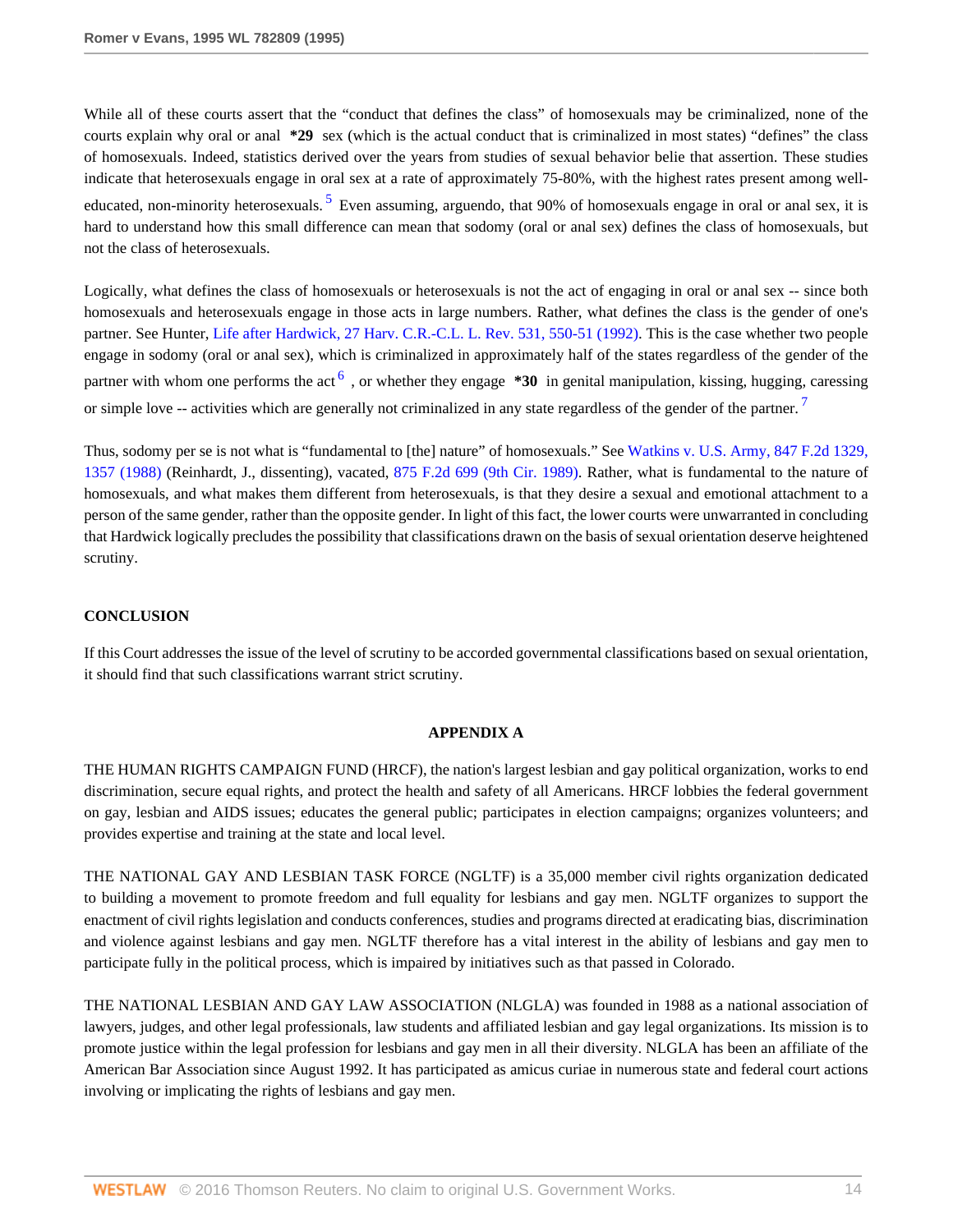THE NATIONAL CENTER FOR LESBIAN RIGHTS (NCLR) is a non-profit public interest law firm founded in 1977 and devoted to the legal concerns of women and men who encounter discrimination on the basis of their sexual orientation. NCLR is particularly well-suited to offer amicus assistance to this Court in this matter as NCLR attorneys have a litigation history which demonstrates a strong commitment to securing the civil rights of lesbians and gay men. NCLF participated as amicus before this Court in Harley v. Irish-American Gay, Lesbian and Bisexual Group of Boston, et. al. NCLR attorneys have litigated numerous cases in appellate and trial courts where the rights of lesbians and gay men are threatened.

GAY AND LESBIAN ADVOCATES & DEFENDERS (GLAD) is a non-profit public interest law firm which represents gay men, lesbians, and persons with HIV disease in impact litigation throughout New England. GLAD has participated as counsel or as amicus curiae in many cases in both the state and federal courts in which the constitutional rights of lesbian and gay individuals was at issue. Thus, GLAD is well qualified to appear as amicus curiae before this Court.

THE GAY AND LESBIAN MEDICAL ASSOCIATION is an organization of more than 1,600 lesbian, gay, bisexual and transgendered physicians, medical students and their supporters from 48 states and 7 Canadian provinces. The organization is dedicated to combatting homophobia within the medical profession and in society at large, as well as promoting research and delivery of the best possible health care for lesbian, gay, bisexual and transgendered patients. GLMA has an interest in ensuring the fundamental right to participate in the political process and in equal protection.

THE UNION OF AMERICAN HEBREW CONGREGATIONS is a religious and educational organization founded in 1873 and dedicated to the principle of Reform Judaism. The UAHC adopted a resolution in 1977 calling for the end of discrimination on the basis of sexual orientation and has been a consistent supporter of the rights of gay men and lesbians for freedom and dignity. The President of the UAHC, Rabbi Alexander Schindler, has publicly noted the obligation of Jews to remember their history in this regard: "We who were marranos in Madrid, who clung to the closet of assimilation and conversion in order to live without molestation ... cannot deny the demand for gay and lesbian viability."

THE NATIONAL ASIAN PACIFIC AMERICAN LEGAL CONSORTIUM is a nonprofit nonpartisan organization whose mission is to advance and to protect the legal and civil rights of Asian Pacific Americans through litigation, education, policy development and advocacy. The Consortium is affiliated with the Asian American Legal Defense and Education Fund in New York, the Asian Law Caucus in San Francisco and the Asian Pacific American Legal Center of Southern California. The Consortium joins this brief because it opposes discrimination based on sexual orientation, as well as race, gender, ethnicity, national origin, disability and age.

THE NATIONAL ORGANIZATION FOR WOMEN (NOW) is the largest feminist organization in the United States, with a membership of over 250,000 women and men in more than 650 chapters in all 50 states and the District of Columbia. Since 1968, a major goal of NOW has been to ensure fair and equal treatment for, and an end to discrimination against lesbians and gay men. In furtherance of that goal, NOW has participated in numerous legal cases and in drafting related legislation. NOW has a strong interest in ensuring that there is heightened judicial scrutiny in all cases involving discrimination or differential treatment of lesbians and gay men.

THE NOW LEGAL DEFENSE AND EDUCATION FUND (NOW LDEF) is a leading national non-profit civil rights organization that provides a broad range of legal and educational services in support of women's efforts to eliminate genderbased discrimination. NOW LDEF was founded as an independent organization in 1970 by leaders of the National Organization for Women. NOW LDEF opposes Issue 3 because it jeopardizes the ability of any group that suffers discrimination to obtain civil rights protection.

THE CONNECTICUT WOMEN'S EDUCATION AND LEGAL FUND, INC. (CWEALF) is a non-profit women's rights organization incorporated in 1973. CWEALF's mission is to work through legal and public policy strategies and community education to end sex discrimination and to empower all women to be full and equal participants in society. CWEALF joins this brief as amicus curiae because we are committed to protecting all women's rights, including the rights of lesbians.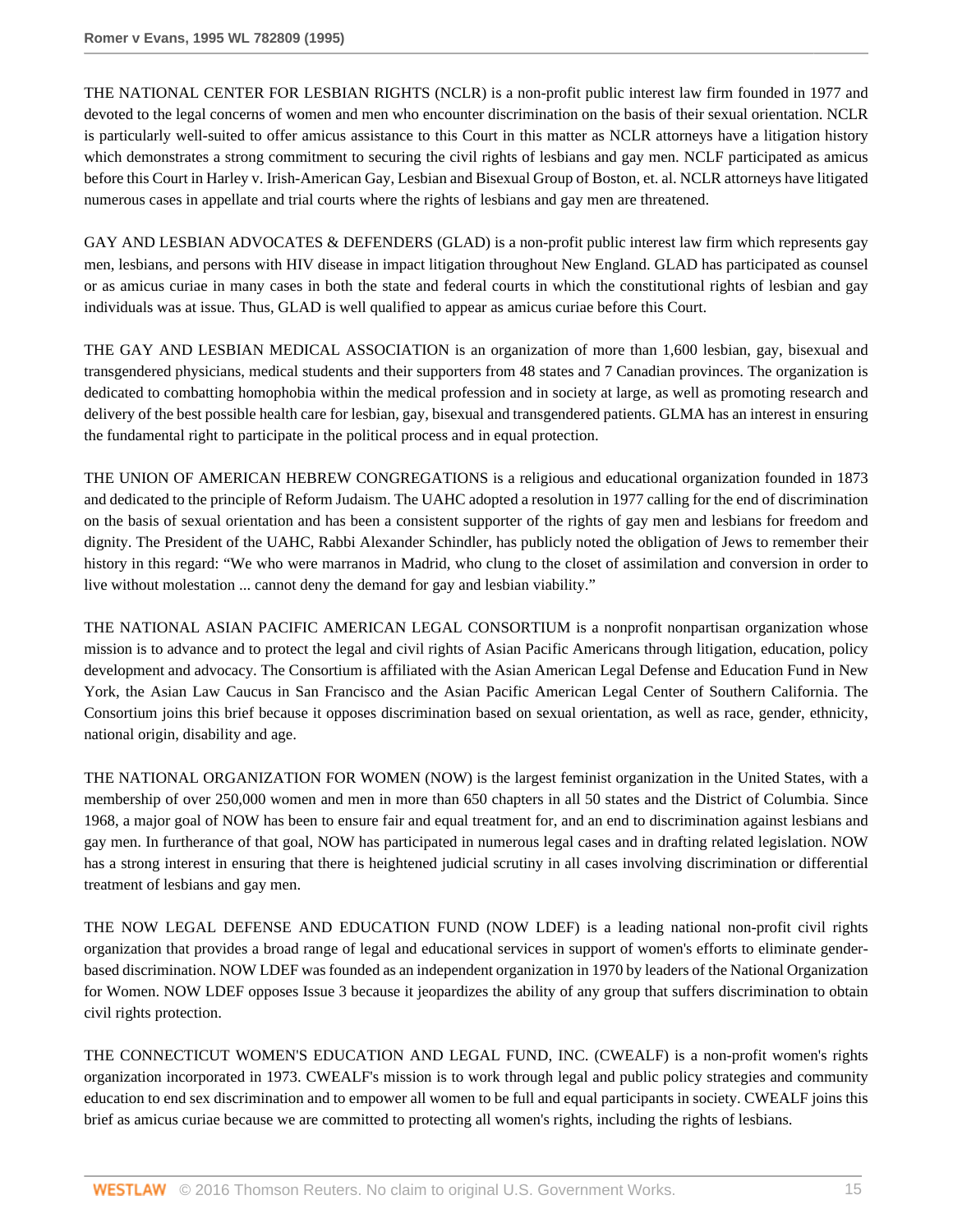THE GAY AND LESBIAN LAW ASSOCIATION OF FLORIDA (GALLA), a voluntary bar association of the Florida Bar, was organized to promote and protect the rights of hundreds of gay and lesbian lawyers in South Florida. The movant is familiar with the customs, practices, sociological and psychological studies, regulations, and laws regarding sexual orientation. GALLA has appeared as a respondent commenting party before the Florida Supreme Court in In re: [Advisory Opinion to the Attorney](http://www.westlaw.com/Link/Document/FullText?findType=Y&serNum=1994057062&pubNum=735&originatingDoc=Ie6946d15482f11d9a5bfc0e3c4d1ea15&refType=RP&originationContext=document&vr=3.0&rs=cblt1.0&transitionType=DocumentItem&contextData=(sc.Search)) [General -- Restricting Laws Related to Discrimination, 632 So. 2d 1018 \(Fla. 1994\)](http://www.westlaw.com/Link/Document/FullText?findType=Y&serNum=1994057062&pubNum=735&originatingDoc=Ie6946d15482f11d9a5bfc0e3c4d1ea15&refType=RP&originationContext=document&vr=3.0&rs=cblt1.0&transitionType=DocumentItem&contextData=(sc.Search)) and in The [Florida Bar Re: Amendment](http://www.westlaw.com/Link/Document/FullText?findType=Y&serNum=1993136994&pubNum=735&originatingDoc=Ie6946d15482f11d9a5bfc0e3c4d1ea15&refType=RP&originationContext=document&vr=3.0&rs=cblt1.0&transitionType=DocumentItem&contextData=(sc.Search)) [to Rules Regulating the Florida Bar, 624 So. 2d 720 \(Fla. 1993\),](http://www.westlaw.com/Link/Document/FullText?findType=Y&serNum=1993136994&pubNum=735&originatingDoc=Ie6946d15482f11d9a5bfc0e3c4d1ea15&refType=RP&originationContext=document&vr=3.0&rs=cblt1.0&transitionType=DocumentItem&contextData=(sc.Search)) and before the same court as an amicus in [Cox v. Health and](http://www.westlaw.com/Link/Document/FullText?findType=Y&serNum=1995097455&pubNum=0000999&originatingDoc=Ie6946d15482f11d9a5bfc0e3c4d1ea15&refType=RP&originationContext=document&vr=3.0&rs=cblt1.0&transitionType=DocumentItem&contextData=(sc.Search)) [Rehabilitative Services, 1995 WL 242399 \(Fla. 1995\).](http://www.westlaw.com/Link/Document/FullText?findType=Y&serNum=1995097455&pubNum=0000999&originatingDoc=Ie6946d15482f11d9a5bfc0e3c4d1ea15&refType=RP&originationContext=document&vr=3.0&rs=cblt1.0&transitionType=DocumentItem&contextData=(sc.Search))

BAY AREA LAWYERS FOR INDIVIDUAL FREEDOM (BALIF) is a minority bar association founded in 1980, with a membership of more than 500 lesbians, gay men and bisexuals in the legal community. The purposes of BALIF are: 1) to provide a forum for the exchange of ideas and information of concern to lesbians, gay men and bisexuals in the legal community; 2) to discuss and take action on questions of law and the administration of justice as they affect the lesbian, gay and bisexual community; 3) to encourage and support the appointment of lesbian, gay and bisexual attorneys to the judiciary, public agencies and commissions throughout the Bay Area; and 4) to promote the building of coalitions with other legal organizations to combat all forms of discrimination.

LAWYERS FOR HUMAN RIGHTS - THE LESBIAN AND GAY BAR ASSOCIATION OF LOS ANGELES (LHR) is a mutual support network for lesbian, gay and bisexual lawyers, law students and legal workers in the Los Angeles area. Its mission is, in exercising its strength as a bar association, to provide a strong leadership presence of and for lesbian, gay and bisexual persons in the legal profession and in the community at large through social functions, education, legal advocacy and participation in political and civic activities. As a minority bar association, it is committed to the advancement of civil rights and does so through a variety of means, including the submission of amicus briefs in cases important to the lesbian, gay and bisexual community.

ORANGE COUNTY LAWYERS FOR EQUALITY GAY AND LESBIAN (OC-LEGAL) provides a forum and network for lawyers, judges, legal assistants, law students, law professors and others in law-related fields to help end discrimination and to secure the human and civil rights -- guaranteed to all citizens by the U.S. Constitution -- of lesbian and gay people; to educate lesbian and gay people about their rights; and to educate the community at large about the legal rights of gay men and lesbians.

THE OREGON GAY AND LESBIAN LAW ASSOCIATION (OGALLA) is a group of lesbian, gay and bisexual lawyers, judges, legal workers, law students and others who support the purposes of the organization. OGALLA's primary purposes are to promote the fair and just treatment of all people under law regardless of sexual orientation and to educate the public, the legal profession, and the lesbian, gay and bisexual community about legal issues facing the community.

THE TOM HOMANN BAR ASSOCIATION OF SAN DIEGO (THLA) is San Diego's lesbian/gay/bisexual law association. THLA was founded in 1991 by local attorneys and now has more than 140 members. It welcomes lawyers, judges, legal assistants, law students, law professors and other individuals in law-related fields (regardless of sexual orientation). THLA seeks to provide a forum and network for individuals in law-related fields who are interested in helping to secure the human and civil rights of lesbian, gay and bisexual people.

Footnotes

- <span id="page-15-0"></span>[1](#page-4-0) Respondents have not "strategically waived" the claim that governmental classifications based on sexual orientation should be accorded heightened scrutiny. That claim was simply irrelevant to the argument presented by Respondents to this Court.
- <span id="page-15-1"></span>[2](#page-5-0) Whether gender-based classifications are "inherently suspect" is an open question for this Court. See [Mississippi Univ. for Women](http://www.westlaw.com/Link/Document/FullText?findType=Y&serNum=1982129570&pubNum=780&originatingDoc=Ie6946d15482f11d9a5bfc0e3c4d1ea15&refType=RP&fi=co_pp_sp_780_724&originationContext=document&vr=3.0&rs=cblt1.0&transitionType=DocumentItem&contextData=(sc.Search)#co_pp_sp_780_724) [v. Hogan, 458 U.S. 718, 724 & n.9 \(1982\);](http://www.westlaw.com/Link/Document/FullText?findType=Y&serNum=1982129570&pubNum=780&originatingDoc=Ie6946d15482f11d9a5bfc0e3c4d1ea15&refType=RP&fi=co_pp_sp_780_724&originationContext=document&vr=3.0&rs=cblt1.0&transitionType=DocumentItem&contextData=(sc.Search)#co_pp_sp_780_724) [Harris v. Forklift Systems, Inc., 114 S.Ct. 367, 373 \(1993\)](http://www.westlaw.com/Link/Document/FullText?findType=Y&serNum=1993212367&pubNum=708&originatingDoc=Ie6946d15482f11d9a5bfc0e3c4d1ea15&refType=RP&fi=co_pp_sp_708_373&originationContext=document&vr=3.0&rs=cblt1.0&transitionType=DocumentItem&contextData=(sc.Search)#co_pp_sp_708_373) (Ginsburg, J., concurring); [J.E.B. v. Alabama, 114 S.Ct. 1419, 1426 n.6 \(1994\)](http://www.westlaw.com/Link/Document/FullText?findType=Y&serNum=1994086673&pubNum=708&originatingDoc=Ie6946d15482f11d9a5bfc0e3c4d1ea15&refType=RP&fi=co_pp_sp_708_1426&originationContext=document&vr=3.0&rs=cblt1.0&transitionType=DocumentItem&contextData=(sc.Search)#co_pp_sp_708_1426). Amici believe gender-based classification should be subject to strict scrutiny.